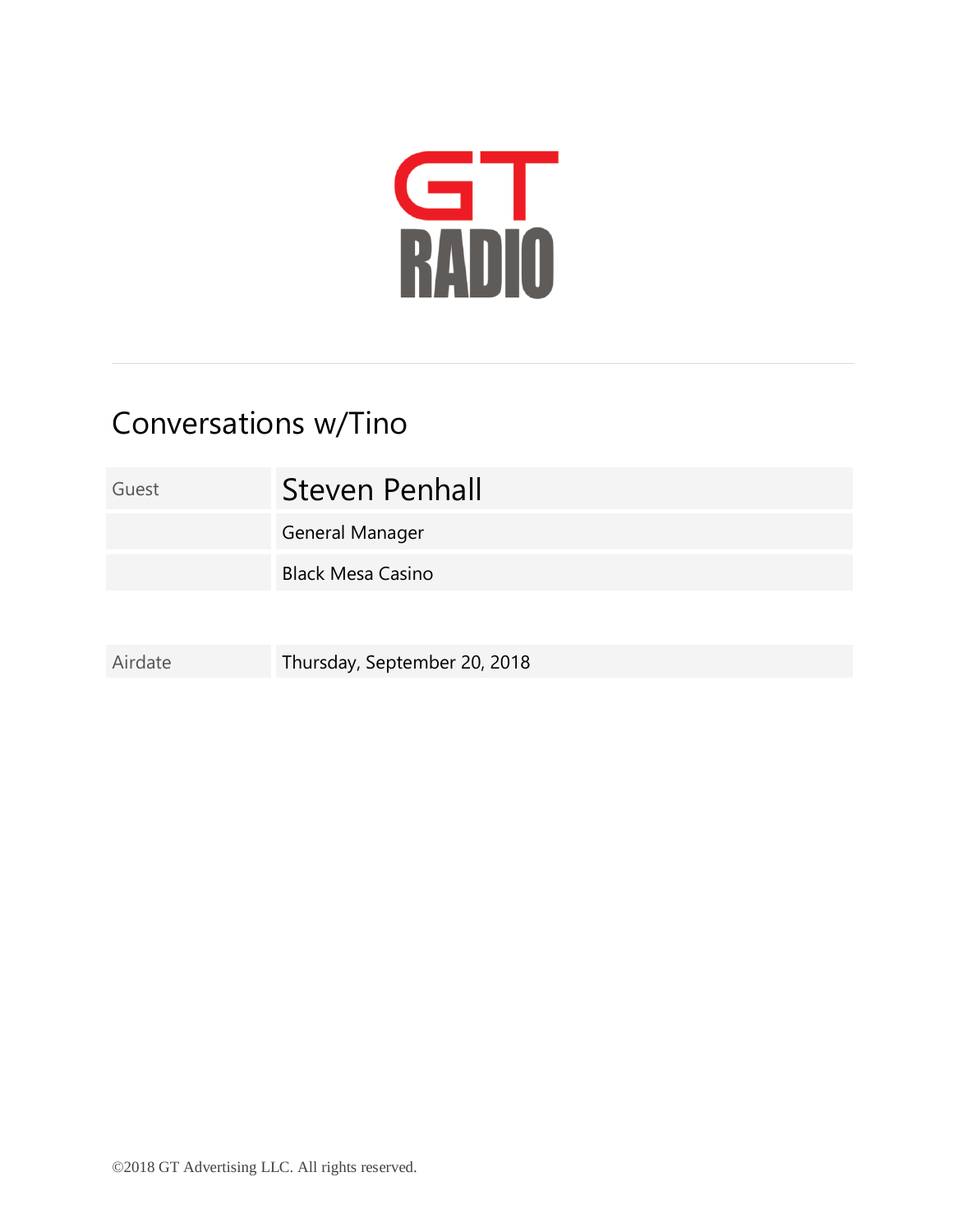| Tino Magnatta:  | Hello, and welcome to another episode of GT Radio. Today we have a guest who<br>not only has a lot of experience, but has a great amount of wisdom. Please<br>welcome to the show, Steve Penhall. How are you, Steve?                                                                                                                                                                                                                                                                                                                                                                                                                                                                                       |
|-----------------|-------------------------------------------------------------------------------------------------------------------------------------------------------------------------------------------------------------------------------------------------------------------------------------------------------------------------------------------------------------------------------------------------------------------------------------------------------------------------------------------------------------------------------------------------------------------------------------------------------------------------------------------------------------------------------------------------------------|
| Steven Penhall: | Good, thank you. That was a nice introduction. It's a real pleasure to be here.                                                                                                                                                                                                                                                                                                                                                                                                                                                                                                                                                                                                                             |
| Tino Magnatta:  | Sure did. Steve, you told me about growing up in Huntington Beach. I live in LA,<br>and some of the stuff he told me, the size and the way it was. Tell us a little bit<br>about growing up.                                                                                                                                                                                                                                                                                                                                                                                                                                                                                                                |
| Steven Penhall: | Sure. First of all, I'm old. So, you got to recognize this was just after the Korean<br>War when I was born. Actually, I was born in the middle of it. But anyway,<br>Huntington Beach was kind of a three-part town. The northern part was a<br>Standard Oil town. A lot of oil derricks and oil sumps and things like that. And<br>then the north and the east and the south, I'm sorry the south and the east<br>were farming community, and then we had the beach. So, I grew up climbing oil<br>derricks and playing in sumps and finding mercury and chasing combines and<br>the bean fields and friends losing fingers, and all those things that kids did<br>before adult supervision was invented. |
| Tino Magnatta:  | Yeah, right. Exactly                                                                                                                                                                                                                                                                                                                                                                                                                                                                                                                                                                                                                                                                                        |
| Steven Penhall: | It was great.                                                                                                                                                                                                                                                                                                                                                                                                                                                                                                                                                                                                                                                                                               |
| Tino Magnatta:  | Go ahead.                                                                                                                                                                                                                                                                                                                                                                                                                                                                                                                                                                                                                                                                                                   |
| Steven Penhall: | Oh, no, it was great grown up there. One of the things my folks did was make<br>me learn to swim very well. I enjoyed the water, so I spent a lot of time in the<br>water. Growing up as a kid, that was where we hung out. It was just natural<br>when it came time to get a job, I go to work at the beach. I worked at the beach<br>through high school and when I left high school, I went to work in a marine<br>hardware store and in Newport Beach, which was really a great experience, and<br>really set me off on a little bit of a different hobby path, which was sailing. Yeah.                                                                                                                |
| Tino Magnatta:  | Wow, that's great. Yeah. [crosstalk 00:02:36]. What did you like about sailing?<br>What did you like about it? Why did you?                                                                                                                                                                                                                                                                                                                                                                                                                                                                                                                                                                                 |
| Steven Penhall: | Oh, just being on the water. The fact that the wind controls you, there's no<br>power. There's a technical level of difficulty there that you have to overcome if<br>you're going to get from one place to the other and get back safely and doc and<br>all that kind of stuff, so it's always fun. Yeah.                                                                                                                                                                                                                                                                                                                                                                                                   |
| Tino Magnatta:  | Yeah. And you're dealing with Mother Nature too, which can be complicated at<br>times. But yeah, and it's a good feeling to go out there.                                                                                                                                                                                                                                                                                                                                                                                                                                                                                                                                                                   |
| Steven Penhall: | Yeah, and New Port wasn't too bad. But in San Diego, you were also dealing<br>with a Navy, which was really interesting because they didn't like sailors. Yeah.                                                                                                                                                                                                                                                                                                                                                                                                                                                                                                                                             |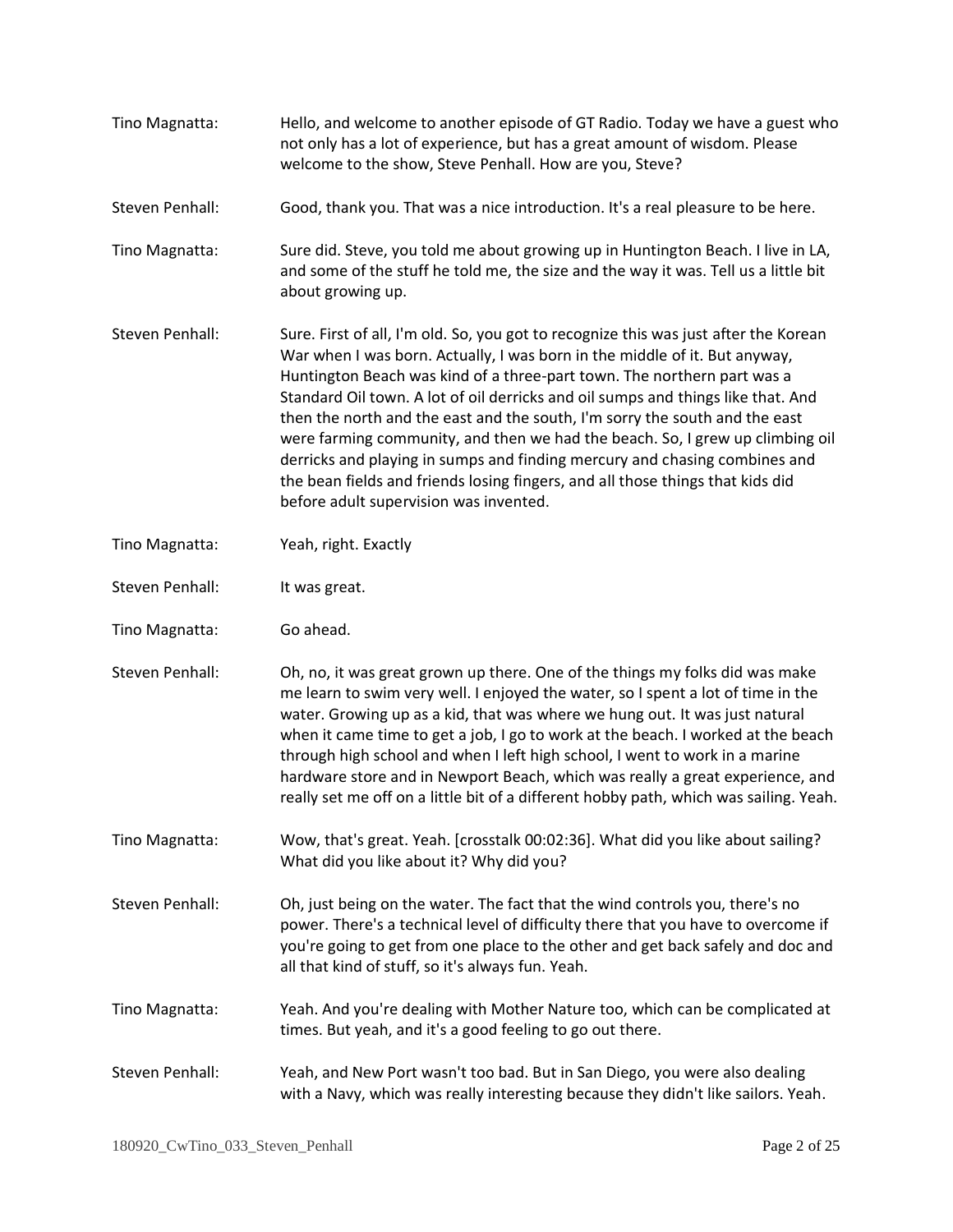- Tino Magnatta: No. A lot of boats in San Diego, I couldn't believe how many there. There's just a lot of boats there. [crosstalk 00:03:31] What happened? I know there was this something in your life that was pivotal. Kind of changed everything for you. Tell us a little bit about.
- Steven Penhall: Yes. Well, I'd just got out of high school and I was working. I had needed to find a job. I always had to work a couple jobs, because you can't make enough money when you're that age at one job. And so, I was looking for another job and I was waiting for a job to open up. So, I went to went to work in a restaurant and my father passed away and unexpectedly. Totally unexpectedly. And my mother, like a lot of women at that time, never had a job, at least not since she was married. I wound up having to move back in with a family, had a younger brother and sister, and support them for a few years till they could get on their feet and get the kids.
- Steven Penhall: My brother, he joined the army eventually. And then my sister, we got her a car and all that, and she kind of got on her own and I felt like I could then go ahead and get out on my own. But I continued in the restaurant business. So, I was kind of a fluke that I got there. Started as a dishwasher, and I was nighttime dishwasher, just to kind of get some extra cash, and started cooking and prepping and a lot of cleaning and things. They kept asking me if I wanted to do more. And I said, "Sure, I don't mind." I've always liked to work and wound up being a cook. And then eventually, they said, "Hey, do you want to get into management here and run one of these places?" It was a pretty large chain Forward Services. When I was 20, I went into management for them and started running restaurants.
- Tino Magnatta: Amazing.
- Steven Penhall: That was my career path, I thought, for quite a while. Stayed with them for quite a while and then decided I was pretty smart and because I was pretty successful around in a restaurant. So, I thought, "Why should I do this for somebody else when I can do it for myself?" And I went out and bought myself a bar. The bar eventually wound up being the third busiest beer bar in Orange County, California.

Tino Magnatta: I love it.

Steven Penhall: Oh, yeah. No, no, no. Listen, this was tough. I learned what ... Back then, you didn't have a payroll company, you did your own payroll. You had the tax schedule and you had a hand operated calculator. They just barely invented the handheld calculators at that time. And they were too expensive. So, you were using a hand cranked calculator and doing payroll that way. And writing and writing payroll checks. And people that know me know my handwriting's horrible. So, that was a nightmare. But, yeah, that's how you ran a business at that time. But did well-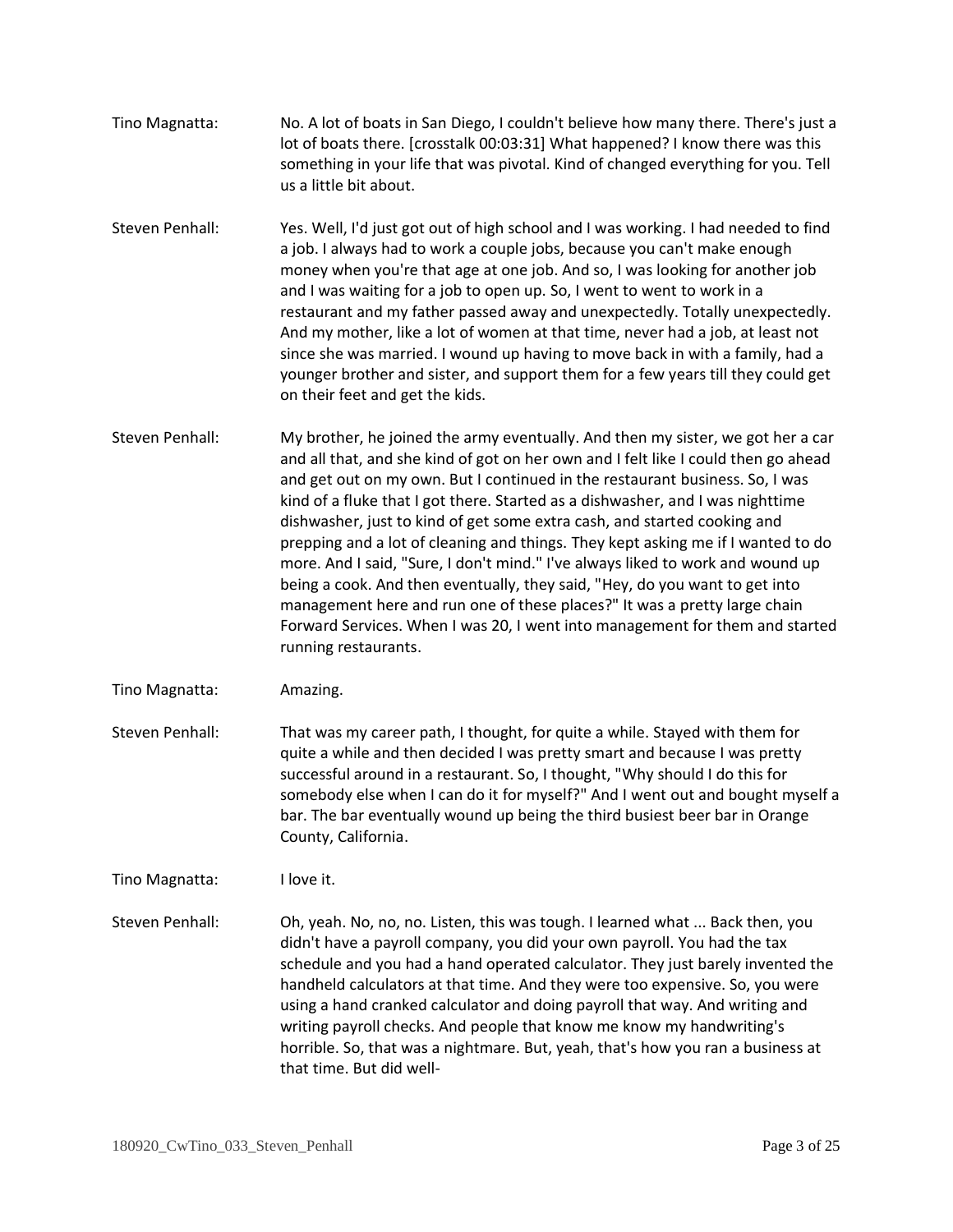- Tino Magnatta: Yeah. You were learning from A to Z.
- Steven Penhall: Yeah, we had to do everything, and cleaning and all of cleaning the bathrooms after everybody finished and everything. It was really for my brother. Kind of I was hoping he'd get set up in there and he'd run it and then I'd go on to run other restaurants or larger operations or whatever. But all it wound up being was just I had two jobs. Eventually, we both decided after a few years of being bouncers on Friday and Saturday night and dealing with enough of it, we sold it and I wasn't really sure what I was going to do.
- Steven Penhall: I was working, running a restaurant, but I knew it wasn't going to be forever. The guy was going to put it up for sale. So, one Saturday morning, I was sitting there a friend of mine called me and said, "Hey, we've got this opportunity in Colorado invest in six hotels and restaurants. Would you be interested in coming up with us?" And I to my wife, [Shagren 00:07:36], I said, "Sure." That was on Saturday morning.
- Tino Magnatta: She didn't like that.
- Steven Penhall: Yeah. Well, actually, what she said was, she said, "You're going to do this, aren't you?" And I said, "Yeah." And she said, "Oh, God." But anyway, what happened was we wound up move into Cortez, Colorado, and had a hotel restaurant there. We'd just gotten married and my son had just been born, so the first time we got there was in December. And so, there was snow on the ground, he didn't know anything about it. But he had a great time and primarily because we'd just gotten a new stove, and the box was still in the front yard. So, man, he had the best snow cave in the world. He loved it.
- Steven Penhall: Anyway, I spent the next 20 years raising my family in Cortez Colorado. After we decided to sell a hotel and restaurant. Again, I was looking for a job and a friend of mine was the sheriff and he said "Hey, why don't you come and work for me?" And I'd been working with the Department for probably five or six years before that, because I have some interest that coincided with their interest. I had an interest in firearms and self defense and things like that. So, I wound up helping them with that. I also did quite a bit of rescue work and did some mountain stuff and things like that. And then I was a volunteer for the Colorado Division of Wildlife. I did that for about 17 years. So, this was all during that 20 year period.
- Tino Magnatta: Wow. That's amazing.
- Steven Penhall: It was fun. It was great. And the kids growing up in a small town like that, their weekends were spent camping and hiking, fishing and hunting and whatever, and a lot of outdoor stuff. I felt like they got the kind of childhood that I had, which was pretty free. We did a lot of crazy stuff, and they had that opportunity too.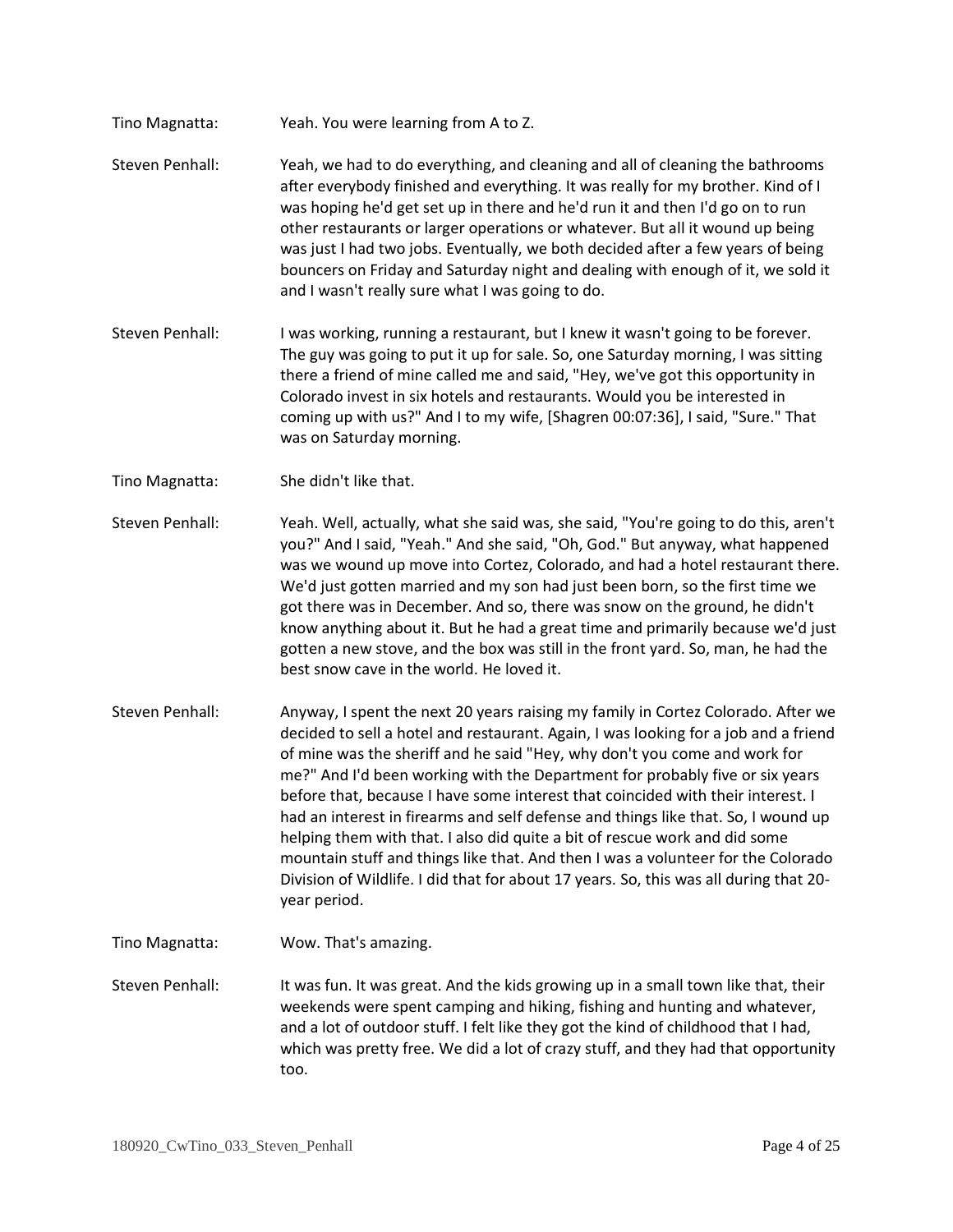Steven Penhall: I went to work the Sheriff's Office, I kind of worked my way up and eventually became a detective, and then a detective lieutenant. And one day, some people came in and said, "Listen, these folks down at Towaoc want to build a casino, and the state does not want to regulate it. They want somebody here to do it." We're in this room and literally, they turned to me, pointed at me and said, "You figure out how to do it." Yeah. No. Seriously. Tino Magnatta: Funny. Steven Penhall: I was not a gambler. I'd never spent my time in casinos, and I really didn't gamble. So, I didn't have any idea or any expectation of what was going to happen. But this was law enforcement and it was really not much different than what I've been doing. So, I went to Nevada Gaming Control Board and went to their program and worked with those guys for a while and learned a lot about regulating casinos. Came back, went to Colorado Division Wildlife up in Golden and spent a lot of time with them learning how to regulate casinos again, and how they wanted it done. Came back and we sat down and we wrote the rules, regulations, and internal controls for the new Ute Mountain Casino. Steven Penhall: Myself and the crew opened it as the first onsite regulators. And that gave the tribe a chance to get the gaming [inaudible 00:11:15] up and running. We set up the rules and things. Som the Gaming Commission had kind of an easy time of getting started. Fortunately, they hired one of the best guys ever to be there, the executive director, so that was great. And that helped a lot. But yeah. And the year after they opened, we kind of phased ourselves out and I said, "I think we can phase ourselves out and save you some money." They literally said, "Nobody has ever tried to save us money. Would you want to come work for us?" I said, "Sure. I guess." So, that's how I wound up in the casino business. Tino Magnatta: It's funny. Steven Penhall: Oh yeah. It was interesting. Tino Magnatta: Tell me a little bit about how the whole hospitality thing shaped you. The whole experience before the casino. Steven Penhall: Sure. Well, one of the things that ... I was very fortunate initially to go to work for a company Forward Services, who had at that time, I think that 47 restaurants, or 50 restaurants. There were Cocos Rubens, Roubini Lee, and I got a variety of experiences in that with them. But they were very bottom line driven. They were very focused on training their managers to be complete store managers. You managed every single portion of it. And they did have a commissary, so we ordered a lot of our stuff through the commissary. But we still had a quiet a bit of-Tino Magnatta: What do you mean every little portion?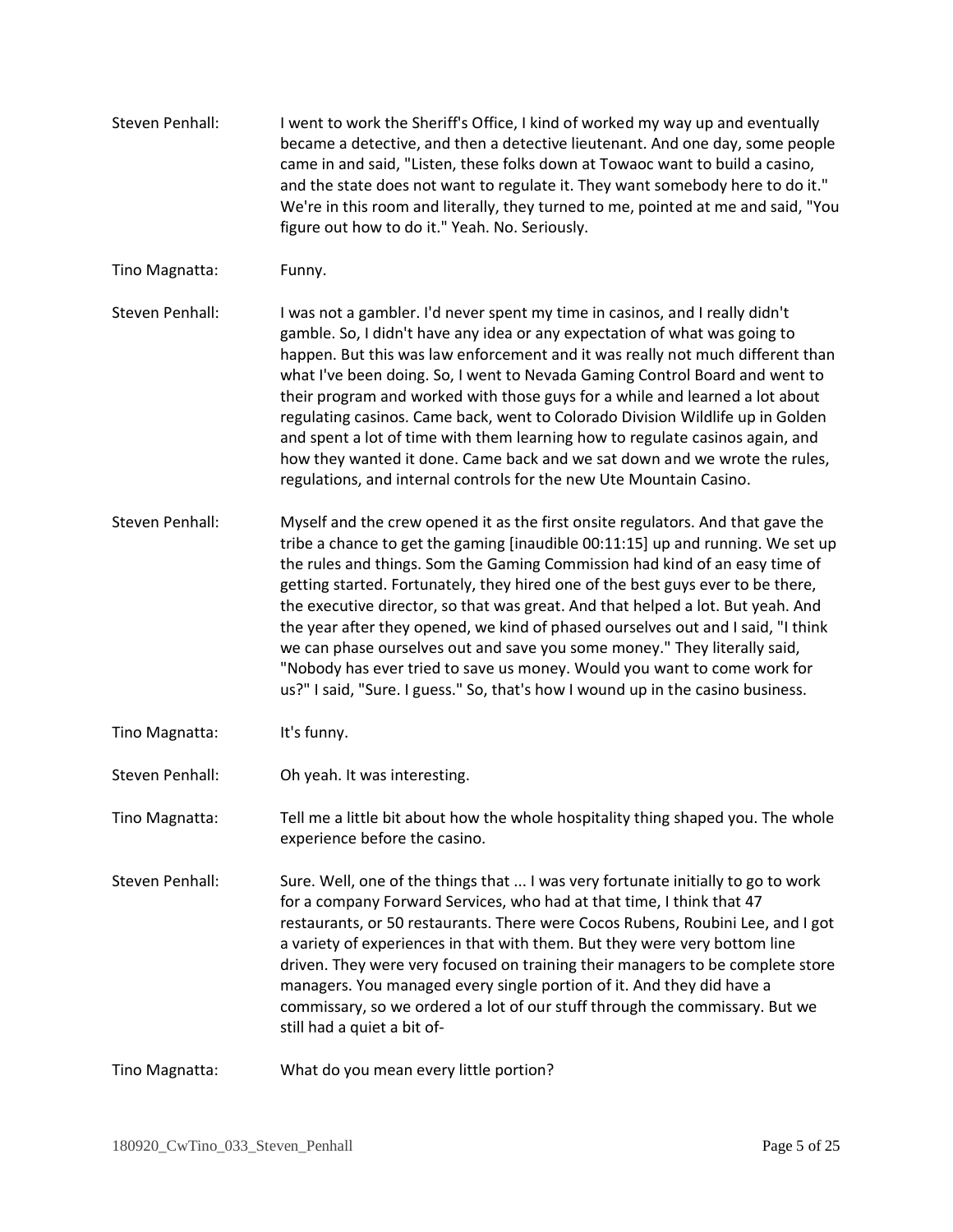- Steven Penhall: Food costs, labor costs, your paper goods, all your maintenance. I made a huge bonus one year, because I did all the maintenance in the restaurant myself. And so, you were responsible for making sure all that got done. And if you save money, we came to the bottom line. And I learned how to put money on the bottom line.
- Tino Magnatta: Came to the bottom line, yeah. That great. Yeah.
- Steven Penhall: Yeah. And then having your own place, dealing with all the things that go with that including people stealing from you and not showing up in the place. You're getting in there 5:00 and the place isn't even opened yet, all those kind of things you learn. It's kind of the school of hard knocks and that way, but it was a great experience. And then in Cortez and the hotel, the restaurant, in a town that's totally tourist driven and very seasonal, to have to plan your expenditures and plan your ... And again, this was a place where I would come in in the morning and I would open the restaurant, put out the money, I would be the cashier in the morning and host and I would help the cook when he needed it. Because in the summer, we had a lot of tourists come in that I just didn't have the workforce and couldn't afford it. In the winter, it was just me and a few people.
- Steven Penhall: As soon as lunch was over, I would go home, we'd have a crew come in to kind of clean up a little bit. The bartender would come in and he kind of watched the place for a while and had a cooking and some waitstaff. And then I would stay home and my wife would come over and she'd wait tables and kind of watch the place at night, because we lived on the property.
- Tino Magnatta: Wow.
- Steven Penhall: She would come over and wait tables at night. And then when the restaurant closed, which during the winter was generally about 9:00, and in the summer about 10:00, the bar would stay open, but I would come back. She would come home, we'd put the kids to bed, I'd come back, and then I would start cleaning. And I would clean ... We had the dishwasher who would clean the kitchen and the stuff in there. I would clean the bathrooms, I would vacuum the floor, the waitstaff would help me with that. Yeah, you just learn how to make money, and that's the key.
- Tino Magnatta: That's amazing. Steve, you've opened a number of casinos. Tell us what it takes, and how do you make that successful?
- Steven Penhall: Well, I have to say, all my success has come from hiring the best people. I'd like to take credit for it. But quite frankly, I've always been lucky enough to find great people to work with me and they did great jobs. My only job was to stay out of their way and let them do their work. I found my biggest successes were if I did that. There are certainly some things that you have to do. Communication is a key. And people think about, "Well, you got to communicate with staff," but you also have to communicate with your boss.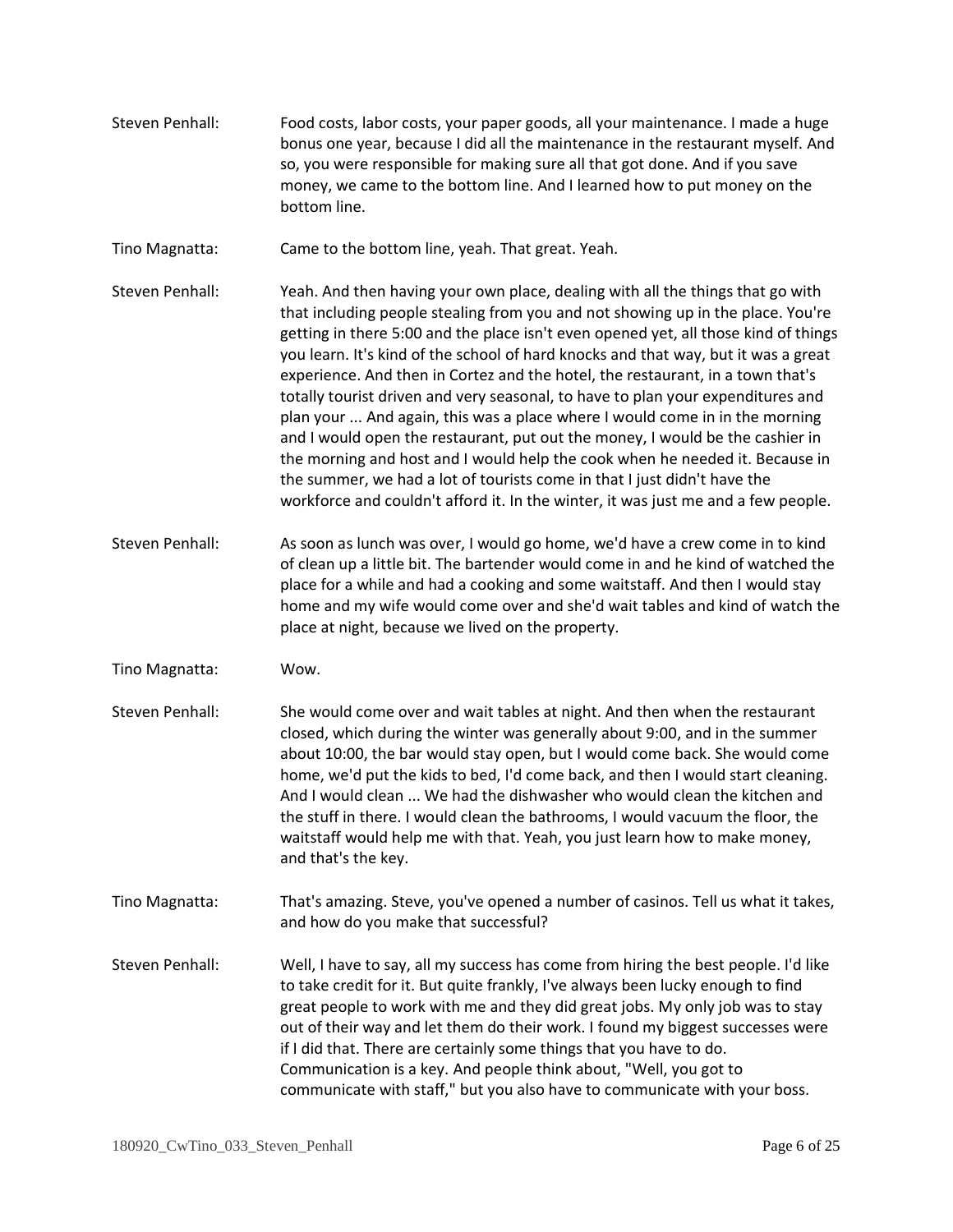And it's surprising to me how many times I go somewhere where there's been no communication, no real communication with the tribe, the boss, or whatever.

- Steven Penhall: I don't know. There's a whole lot of things. Some of the buzzwords have been going around for a while, strategic planning. And come on guys, you can do a strategic plan on the back of a napkin. The key is actually execution, how you execute that plan. So many places you go to, you look at their bookshelves and they've got three or four strategic plans sitting on their bookshelf, and not a single one of them has ever been executed. So, focus on the execution, not on the plan. The plan is easy. I can do a strategic plan for any place before lunch. But the key is going to be the follow through and the execution and the day to day documenting of the quantitative results that you got from that plan, and making sure it works. And then tweaking it as you go on. Finding out what's working, what's not, and how do I change it?
- Steven Penhall: I don't know. There's a whole ton of that kind of stuff that's been popular over the 27 years I've been doing this. But for the most part, it really boils down to just get good staff, train them well, treat them decent, and let them do their job. And they'll make you a star.
- Tino Magnatta: Yeah, it's about the people. It's about people. What are some of the qualities a GM needs to be successful and stay successful?
- Steven Penhall: Yeah. Well, one of the first things is you got to know who you're for. When I went to work for the Sheriff's office, I took an oath. The earth was to serve and protect the people of the community. It was not to serve and protect the sheriff. And as it turned out, we wound up prosecuting a portion of the Department for certain things. But if my job had been to serve him, that would never happen. But it's to serve the people.
- Steven Penhall: When you're in business, you're for yourself. You're there to work for the patron. What you give that patron, they return in the money they spend in your business. So, know who your customer is. But the thing about tribal casinos, when I went to work at that Ute Mountain, one of these folks lives in truly third world conditions. I mean, truly third world. I was able to watch from the money that we were able to produce and the investments that the tribe was willing to make, build really decent housing. Give them quality ... For instance, the only pool in the county that was of any use was the Towaoc pool. The one at the tribal headquarters. We all used it.
- Steven Penhall: They used that money to better their tribe. What I saw was that we were truly working for these people. The administrations changed, but we worked for the people. Well, the problem is, if you have that attitude, and I do try to have that attitude, that I'm there to work for the tribe and for their long term best interests. A lot of times, the administrations, they're more focused on short term goals. So, you can kind of clash. So, I'm not as ... I's that'd be as flexible at times as some folks might, and so I tend to get in trouble. Because I've run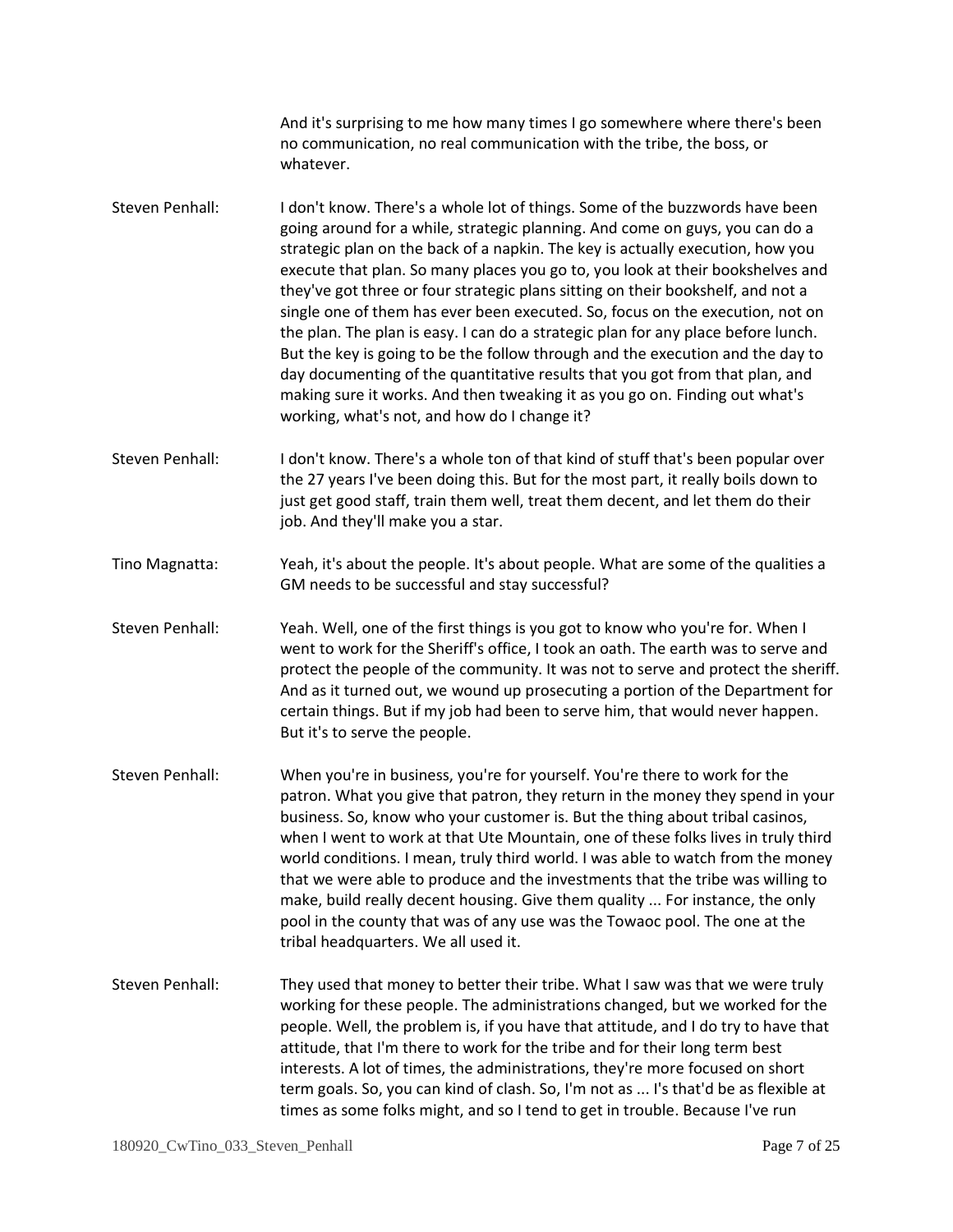restaurants and I've run casinos and I've made a lot of money for people. And when they say, "Well, I don't want it done this way," I struggle a little bit. So, you have to kind of find that fine line in there between deciding who you work for, and then getting it all done. Because you might be right, but you won't be right there.

- Tino Magnatta: It's a juggle act.
- Steven Penhall: Yeah. The other thing too is, the higher you get, and I've climbed that ladder and gone almost to the top, but higher you get on that ladder, the more rickety it gets. You're swaying pretty hard when you're up there and you're struggling to stay on. I found that I'm much better off if I'm not dealing with a lot of the things that come with that. So, I really enjoy working with that the 250 to 5 or 600-person casino, where you can really get to know people and you can really make a difference for folks.
- Steven Penhall: Some of the things I see that ... And I've been lucky too. I've had some really good mentors. I've had some people who've taught me a lot over the years. And one of the things that was really drilled into me was the communication issue, and how to set up a communication plan, so you really get the word out day to day, but you also get feedback. And one of the things I do that surprises me that a lot of people don't is I write a weekly report to my boss, and then I distribute it. I make sure it goes out to ... Like, for instance, where I'm at now, I have a board of directors, five folks. I have a tribal administrator who works with a tribe, and is actually our liaison to the tribe.
- Steven Penhall: They all get this report every week that says what we did, good, bad or indifferent. What broke, what's going to need to be fixed, what to think about for next year's budget? That kind of stuff. So, there's no surprises. And when I go in to talk to them, we can get right down to the nitty gritty. Another thing that I've done with great successes is, people talk about employee meetings where you have a jillion people up there and you give this big speech and you say, "Well, they're all feel good now." Well, yeah, but you got no feedback. So, what I like to do is have, say 15 people, one from each department of the casino, and if you don't have that many departments, then once we shift in each department, and bring them in, feed them lunch, give them something nice, have a gift for them, have a raffle. Something so that they feel good about coming, but make sure they show up.
- Steven Penhall: And then sit them down and plan a couple hours, and I only ask them four questions. But I asked every single group the same for questions. What are we not doing that we should be doing? What is it we're not doing that we got to do? Let's see, number two. Number three is, what do we do so bad, we should stop doing? And, if you could do one thing, what would it be? And what's amazing is, your employees are really smart, if you haven't figured that out, and they will tell you things. Every single one of these meetings, there's an aha moment where they come up with something you can't believe they thought of when you didn't.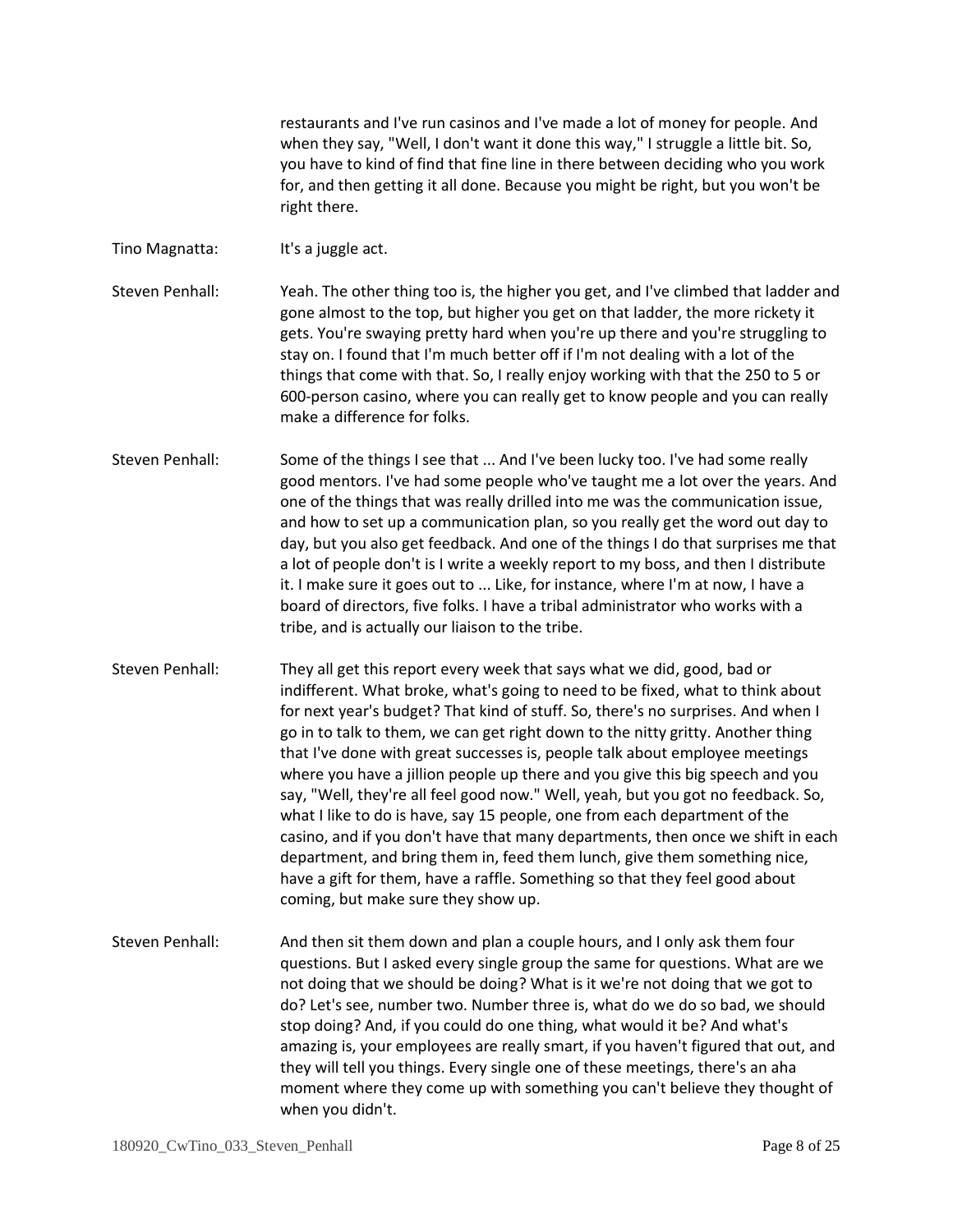| Tino Magnatta:  | Yeah. You're right.                                                                                                                                                                                                                                                                                                                                                                                                                                                                                                                                                                                                                                                                                                                                                                                                                                                         |
|-----------------|-----------------------------------------------------------------------------------------------------------------------------------------------------------------------------------------------------------------------------------------------------------------------------------------------------------------------------------------------------------------------------------------------------------------------------------------------------------------------------------------------------------------------------------------------------------------------------------------------------------------------------------------------------------------------------------------------------------------------------------------------------------------------------------------------------------------------------------------------------------------------------|
| Steven Penhall: | And I write these things down. I write these things down.                                                                                                                                                                                                                                                                                                                                                                                                                                                                                                                                                                                                                                                                                                                                                                                                                   |
| Tino Magnatta:  | Wow.                                                                                                                                                                                                                                                                                                                                                                                                                                                                                                                                                                                                                                                                                                                                                                                                                                                                        |
| Steven Penhall: | One of the tricks is I tell them right up front, "You're going to tell me a lot of<br>stuff today, and I'm not going to do anything about it." And they look at me<br>funny. And I go, "Because each specific instance that you relate to me will be<br>documented. And then when I've done this four, five, six times, so I've got, 60 to<br>90 people's input, I'm going to put these in groups." And there may be a group.<br>And one of them is communication, one of them is marketing, one of them is<br>fairness, whatever they are. And I'm going to group them. And that will tell you<br>where your problems really lie. Or at least release where your employees<br>perceive your problems really.                                                                                                                                                               |
| Steven Penhall: | But instead of trying to solve each one of those specific complaints, you attack<br>the whole issue. So, let's say we have a fairness problem. Okay, we've got a<br>fairness problem. And there's a perception here that one department or<br>another department or somebody is getting way more than everybody else, and<br>how do we address that? And find a way to address it. And sometimes it's just<br>changing policy. Sometimes it's just looking at your pay scales. It's not a lot. And<br>most of the time, quite frankly, it's not expensive in it's not hard to do. And then<br>once you do that, you solve that big issue, you've solved all those little<br>problems. I've done this in over a year or two. If you do this every couple of<br>months, by the end of the second year, you say, "Okay, what are we not doing<br>now that we should be doing?" |
| Steven Penhall: | And they go, "Oh, I don't know, can we change the ice cream? I don't know.<br>Could we " I mean, the things get so minor, they don't have any issues<br>because you have resolved the big issues, so now the small issues go away. I was<br>actually taught that by a guy, Frank Pescara. I'll tell you, it really works. It's<br>great. There's ton of the kind of stuff.                                                                                                                                                                                                                                                                                                                                                                                                                                                                                                  |
| Tino Magnatta:  | That's great stuff.                                                                                                                                                                                                                                                                                                                                                                                                                                                                                                                                                                                                                                                                                                                                                                                                                                                         |
| Steven Penhall: | But really, communicate, be transparent, don't hide anything, don't have<br>agendas, know what you're  well, try to know what your boss wants. Every<br>place I go to, one of the first question I ask is, "What do you want from me?<br>What are you expecting out of this relationship?" And half the time they say, "I<br>want you to make money." Half the time, they say, "I want you to do something<br>else or this or that." But it's funny when they tell you, "I want you to make us a<br>lot of money." I go, "Okay."                                                                                                                                                                                                                                                                                                                                            |
| Steven Penhall: | And then when I come back three months later and say, "Listen, if you make a<br>lot of money, there's a few changes you've got to make here. We got to do                                                                                                                                                                                                                                                                                                                                                                                                                                                                                                                                                                                                                                                                                                                   |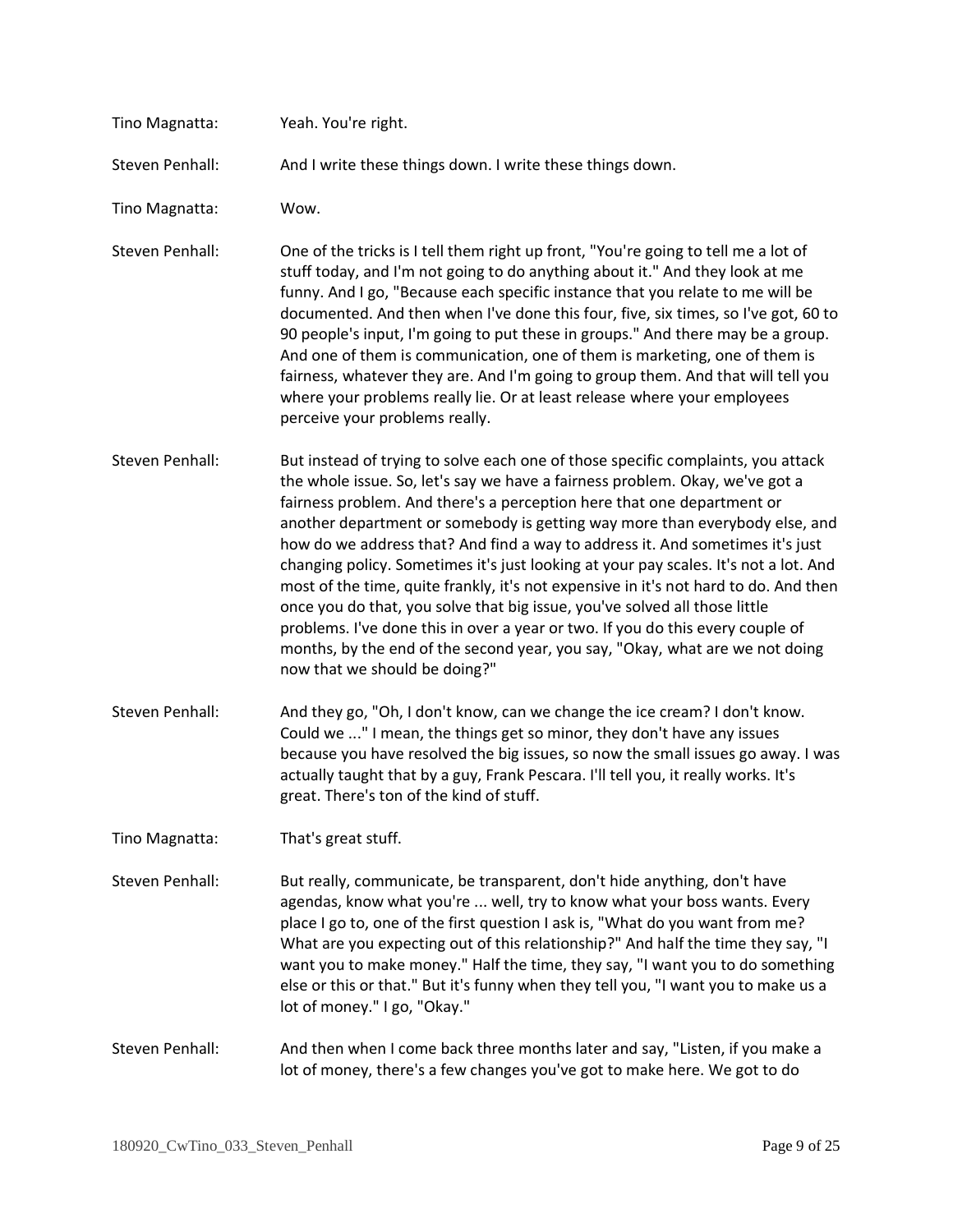some things differently." And they go, "Oh, no, we can't do that." So, it's always interesting.

- Tino Magnatta: That's funny. Yeah, that's funny. Steve, what are the things that people need to keep an eye on in the casino business right now?
- Steven Penhall: Oh, bottom line. I get in a lot of trouble over this. I've fought with folks in commercial gaming. But really, the bottom line is the key for tribal gaming. Because you're trying to feed people, you're trying to get people medical care, you're trying to house them, you're trying to educate them, and that takes money. And the only place that money can come from is ... and I won't say that everybody has that same goal. But I think a lot of the tribes have those goals, or most of them do. And so, the only way that comes out of bottom line, and it really bothers me when they start moving into the commercial gaming lingo and they say, "Well, [EBIDA 00:27:18] is the key." No, EBIDA is not to key. EBIDA it as a banker's number that tells the banker how effective management is. But that bottom line is the money you can spend. That's what you can put in the bank, and then you decide how that money is allocated.
- Steven Penhall: You make sure you use that depreciation to maintain the property. How many of these properties have gone years without a whole lot of ... And I can tell you, a number of them that I've been involved with that were not maintained. So, now all of a sudden, you're going back to them saying, "Look, if you guys want to be a business in the next three years, you got to make some changes here. You got to fix some stuff." And they're shocked.
- Tino Magnatta: Yeah.
- Steven Penhall: I think one of the worst things that's happened in terms of tribal gaming businesses is the focus on coin in. Because although I had one manager tell me one time, a GM actually, tell me, "Don't talk to me about theo. I can't spend theo, but I could spend coin in." And after I quit laughing I said, "No, you can't. You can spend bottom line. That's all you got." But coin in is a measurement of market share for these guys. So, when the commercial casinos who don't get their money in the same place that the tribes do, at least not most of the tribes, some of them do. But they want to show market share. They want to show how they're growing compared to the other properties.
- Steven Penhall: What you care about is how much money you can put in the bank, and coin in can absolutely be your enemy. Because it decreases your net. And so, that's finding that balance point. I think you said it earlier, the balance point. There's a lot of balance points in this business, and finding those balanced points, not just for your property, but the market as a whole, where are you going to wind up? That's really important to know what you can get away with, what you can do, and what you need to do. But also, constantly focus on that bottom line.
- Tino Magnatta: At in the end of the day, that's the name of the game, right?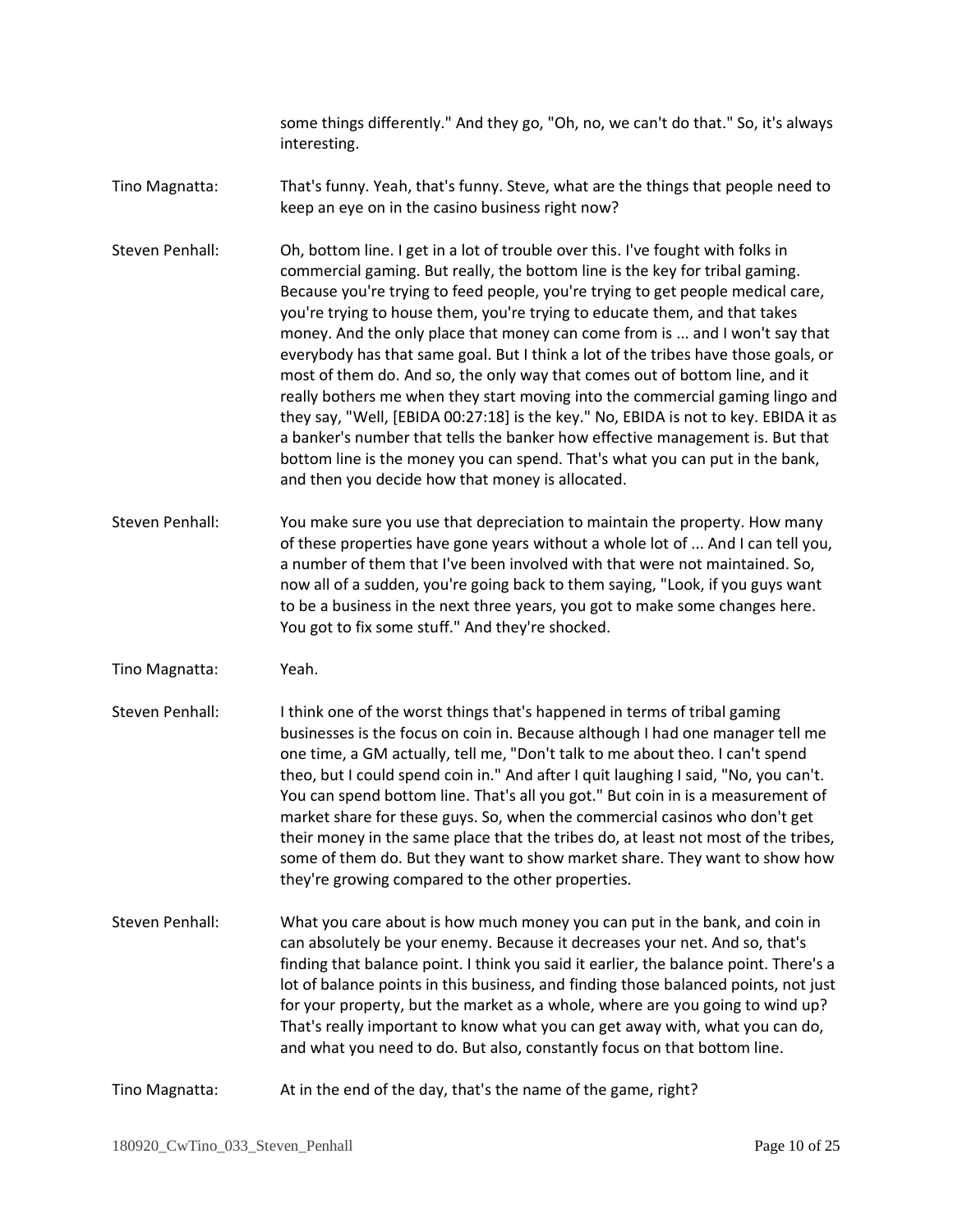| Steven Penhall:      | Yeah, and that's where a lot of folks or I get in trouble, because I focus on the<br>bottom line, I focus on the business, but I tend to not focus too much on<br>keeping my job, so the wind up getting in trouble. I'm the most political guy. You<br>think I'd learn after all this time, but I don't get it. Anyway, whatever.                                                                                                                          |
|----------------------|-------------------------------------------------------------------------------------------------------------------------------------------------------------------------------------------------------------------------------------------------------------------------------------------------------------------------------------------------------------------------------------------------------------------------------------------------------------|
| Tino Magnatta:       | That's funny. [crosstalk 00:29:59]. Go ahead.                                                                                                                                                                                                                                                                                                                                                                                                               |
| Steven Penhall:      | Well, anyway, just real quick, I think what I'm going to do now that you brought<br>this up, I'm going to blame all that mercury and that oil stuff that I played with<br>as a kid is my excuse. So, how's that?                                                                                                                                                                                                                                            |
| Tino Magnatta:       | That's a good excuse.                                                                                                                                                                                                                                                                                                                                                                                                                                       |
| Steven Penhall:      | Yeah.                                                                                                                                                                                                                                                                                                                                                                                                                                                       |
| Tino Magnatta:       | All right. This has been great. Let's answer some calls here. There we go. Hang<br>on one sec.                                                                                                                                                                                                                                                                                                                                                              |
| Tino Magnatta:       | Hello, this is Tino Magnatta, GT Radio, I have Steve Penhall. Do you have a<br>question for him?                                                                                                                                                                                                                                                                                                                                                            |
| Steve Nielly:        | Yeah. I'm curious if he's ever hired anyone who is on the run from the law at any<br>point in their life.                                                                                                                                                                                                                                                                                                                                                   |
| Steven Penhall:      | Well, it's funny. I didn't hire anybody, but I wound working with somebody. I<br>was introduced to this person and I go, "I was looking for you." And this person<br>said, "Yeah, I know, and you didn't get me." We started laughing. He's one of<br>the best guys I ever worked with. So, it worked out great.                                                                                                                                            |
| Tino Magnatta:       | Well he's [Nielly 00:31:09], right? Steve Nielly. Yeah.                                                                                                                                                                                                                                                                                                                                                                                                     |
| <b>Steve Nielly:</b> | I have to agree. You did end up hiring the guy two other times, though, so it all<br>worked out.                                                                                                                                                                                                                                                                                                                                                            |
| Steven Penhall:      | I did. So, initially, but it helped that you were the best in the business. As I said, I<br>only hire the best, and you're it.                                                                                                                                                                                                                                                                                                                              |
| Tino Magnatta:       | Well, Steve, you have to tell the story now because our listeners don't know<br>what you guys are talking about. So, go ahead and tell them the sorry.                                                                                                                                                                                                                                                                                                      |
| Steven Penhall:      | I'll tell my version of it, he can tell his. I was working one night on the road and a<br>patrol, vehicle and there was a fight up in the forest. And so, I go up there. One<br>of the things people don't understand about rural law enforcement is you don't<br>have 60 guys to go with you and there's no SWAT team. You just go by yourself<br>with a bunch of rowdy kids and expect to get your tail kicked. So, you got to be a<br>little diplomatic. |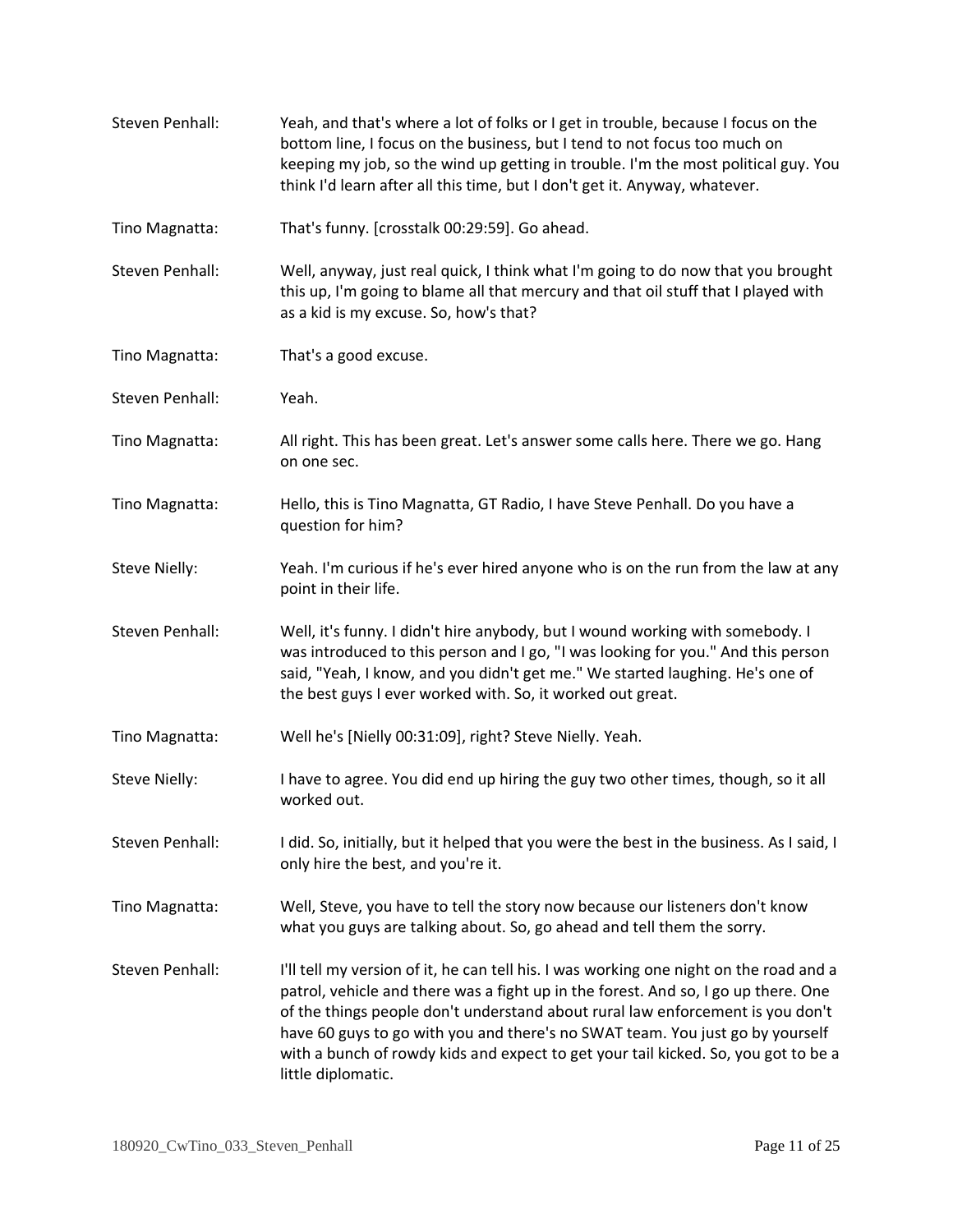| Steven Penhall:      | So, I went up and there was a fight. They'd been a fight and I said, "Okay, who is<br>involved?" And they said, "Nielly." This kid was a really smart kid, great athlete,<br>but he had a reputation, he's a tough kid. And so, I said okay. I call the Wash<br>County Sheriff. Well, I ask where he was and they say, "Well, he took out the<br>back way to go home." And he lived a different county. So, I really couldn't go<br>up and just pull him out of his house. I called the sheriff up there and I said,<br>"Hey, if you see Steve Nielly, you tell him I want to talk to him." Well, the next<br>time I got to talk to him was while I was introduced to him as a coworker.<br>Anyway, yeah. |
|----------------------|-----------------------------------------------------------------------------------------------------------------------------------------------------------------------------------------------------------------------------------------------------------------------------------------------------------------------------------------------------------------------------------------------------------------------------------------------------------------------------------------------------------------------------------------------------------------------------------------------------------------------------------------------------------------------------------------------------------|
| Tino Magnatta:       | That's amazing. [crosstalk 00:32:43].                                                                                                                                                                                                                                                                                                                                                                                                                                                                                                                                                                                                                                                                     |
| Steve Nielly:        | I don't remember much of that night.                                                                                                                                                                                                                                                                                                                                                                                                                                                                                                                                                                                                                                                                      |
| Steven Penhall:      | Yeah, I think I remember it was all the, what's his name? till you kicked. I think I<br>remember.                                                                                                                                                                                                                                                                                                                                                                                                                                                                                                                                                                                                         |
| <b>Steve Nielly:</b> | I don't know. But the other thing about small towns is we all end up playing<br>football against each other, playing baseball against each other, then we also<br>end up with the same parties. And so, you end up with some of that. But, it all<br>worked out. I can honestly say of all the people that I've worked with in my<br>career, I cannot name anyone that's had a bigger impact on my professional<br>development than Steve Penhall. I'm grateful for all that you've done for me,<br>Steve.                                                                                                                                                                                                |
| Steve Nielly:        | The other thing you said about coin in, as a marketing guy, I can make coin in<br>any number you want it to be. Doesn't mean you're going to put any money in<br>the bank, but I can drive some coin in for you.                                                                                                                                                                                                                                                                                                                                                                                                                                                                                          |
| Steven Penhall:      | Yeah. And it took a while for me to learn that lesson, but I learned it. Yeah.                                                                                                                                                                                                                                                                                                                                                                                                                                                                                                                                                                                                                            |
| <b>Steve Nielly:</b> | But I just wanted to call in and at least say hi, and give credit to Steve for all that<br>he's done for me, and I'm happy for you to be back in back in New Mexico doing<br>your thing, and I hope it's going well for you.                                                                                                                                                                                                                                                                                                                                                                                                                                                                              |
| Steven Penhall:      | Well, thank you. You are truly the best marketing person I've ever run across.<br>So, thank you very much.                                                                                                                                                                                                                                                                                                                                                                                                                                                                                                                                                                                                |
| Tino Magnatta:       | Thanks so much, Steve.                                                                                                                                                                                                                                                                                                                                                                                                                                                                                                                                                                                                                                                                                    |
| Steve Nielly:        | All right. We'll see you in a couple of weeks.                                                                                                                                                                                                                                                                                                                                                                                                                                                                                                                                                                                                                                                            |
| Tino Magnatta:       | He definitely is. There's no question about. Thanks for calling in, Steve. I<br>appreciate it.                                                                                                                                                                                                                                                                                                                                                                                                                                                                                                                                                                                                            |
| Steven Penhall:      | And good GM too. I've seen him work. I know him.                                                                                                                                                                                                                                                                                                                                                                                                                                                                                                                                                                                                                                                          |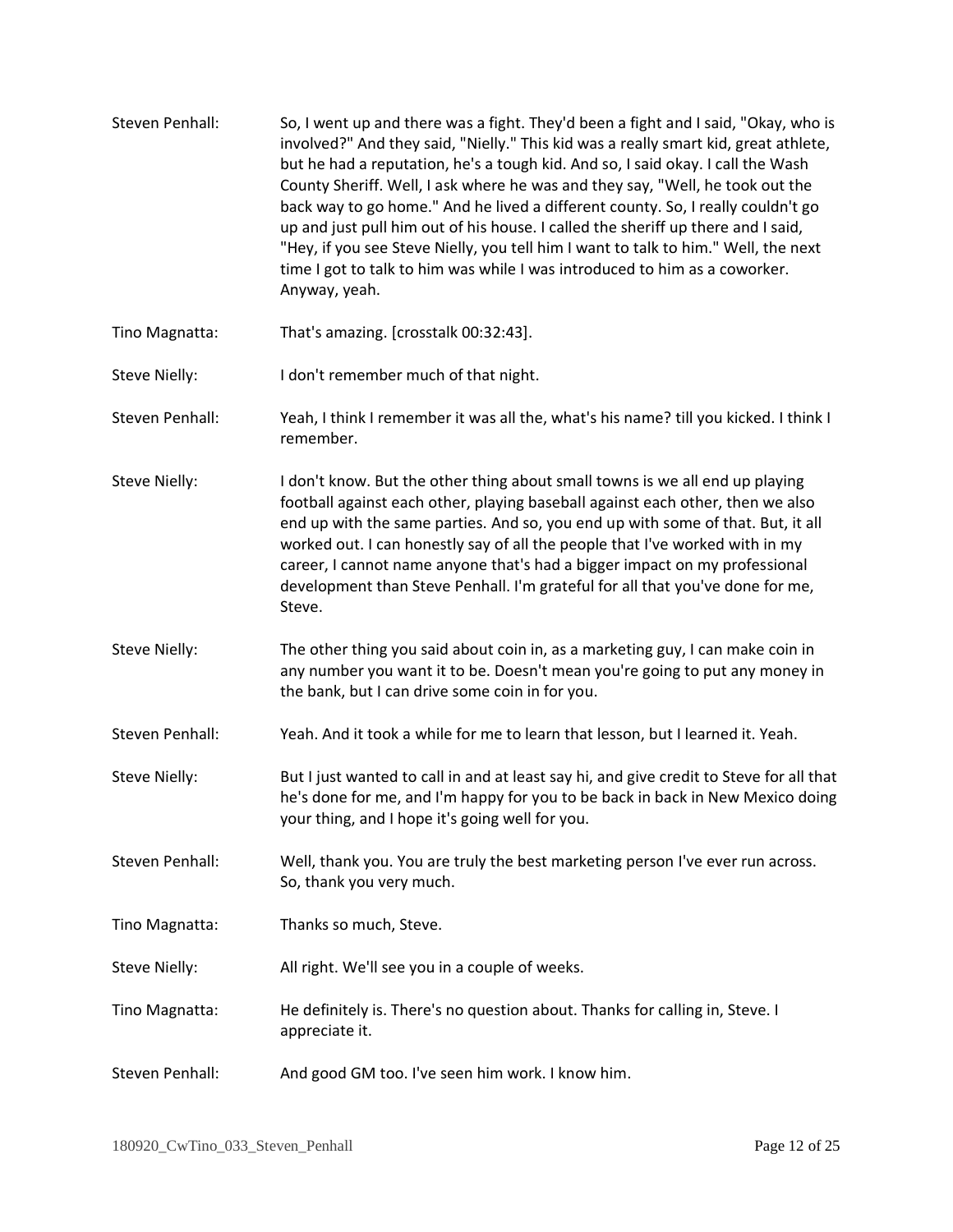| Tino Magnatta:   | Oh yeah.                                                                                                                                                                                                                                                                                                                                     |
|------------------|----------------------------------------------------------------------------------------------------------------------------------------------------------------------------------------------------------------------------------------------------------------------------------------------------------------------------------------------|
| Steve Nielly:    | Thanks, guys.                                                                                                                                                                                                                                                                                                                                |
| Steven Penhall:  | He's gone way ahead of me. So, anyway. Well, thank you.                                                                                                                                                                                                                                                                                      |
| Tino Magnatta:   | Thanks buddy.                                                                                                                                                                                                                                                                                                                                |
| Steve Nielly:    | Have a good show. You bet.                                                                                                                                                                                                                                                                                                                   |
| Tino Magnatta:   | All right, yeah. Thanks. Bye bye.                                                                                                                                                                                                                                                                                                            |
| Tino Magnatta:   | Well, that was cool.                                                                                                                                                                                                                                                                                                                         |
| Steven Penhall:  | Yeah, it was great.                                                                                                                                                                                                                                                                                                                          |
| Tino Magnatta:   | That was very good, yeah. Let's see who we got here.                                                                                                                                                                                                                                                                                         |
| Haydee Antezana: | Hi, this is Haydee.                                                                                                                                                                                                                                                                                                                          |
| Tino Magnatta:   | Hello, this is Tino Magnatta, and we have a  Hey, how are you, Haydee? How<br>are you doing?                                                                                                                                                                                                                                                 |
| Haydee Antezana: | I'm so well. How are you, Steve?                                                                                                                                                                                                                                                                                                             |
| Steven Penhall:  | I'm good, thank you.                                                                                                                                                                                                                                                                                                                         |
| Haydee Antezana: | This is Haydee [Antezana 00:34:59]. Steve, my goodness, I've been on Tino's<br>show a couple of times and I don't think he's ever had a guest that has had so<br>many lives as you have, okay?                                                                                                                                               |
| Steven Penhall:  | Yeah. I've been there done that, I think. We didn't talk about my conducting the<br>San Diego Symphony twice or my horse back episodes or all that. So, I don't<br>know.                                                                                                                                                                     |
| Haydee Antezana: | I think a unrecognized person in all this, and I want to give her kudos, is your<br>wife as well. I mean, I think she's really  you talk about her quite a bit as well<br>through this.                                                                                                                                                      |
| Tino Magnatta:   | Yeah. That's absolutely.                                                                                                                                                                                                                                                                                                                     |
| Haydee Antezana: | Kudos to her for backing you up in all of these ventures. So, I've kind of<br>interested to know two things from you. One is, you mentioned the four<br>questions that your people, which I absolutely love. Out of all your years of<br>experience, what area have you found to be the one that is where your most<br>challenges come from? |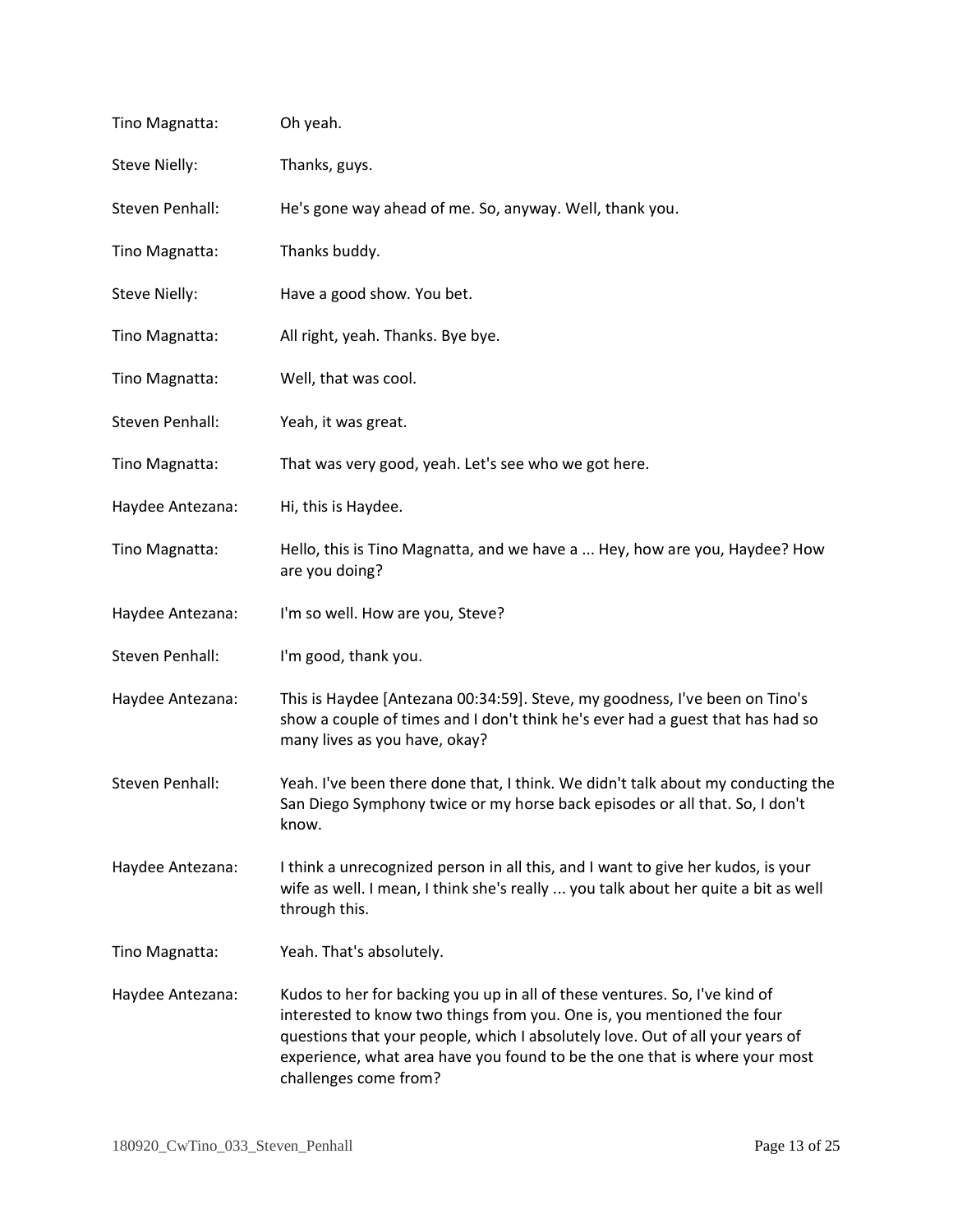Steven Penhall: Well, it's the people. I had a guy tell me once, he said, "All my problems have hair on top."

Haydee Antezana: I love that.

Steven Penhall: And to a great degree, I've spent my lifetime studying economics and accounting and law and all these things. And I really dug into some of these topics. I can't figure people out. That's tough. And so, I've only been able to just try to be as fair and honest as I can. And one of the things that somebody told me once is that a lot of managers, one of the problems they have is what they call courage to lead. By courage to lead means that you do what has to be done when it has to be done. I think all of us have struggled with that over the years. I know I have. But you get to the point where when you're dealing with folks, you have to have that hard discussion. You have to make that hard decision.

- Steven Penhall: You have to do those things that are really things you don't want to do. They're uncomfortable. I think that's a really important thing, because when your staff realizes that because it's tough for the you and the person you're talking to, but when the rest of the staff knows that, look, he's fair. But he's got to make the tough decision and he's not going to get pushed around. So, let's get down and get to work and make this place better. I think at that point, that really makes the difference.
- Haydee Antezana: Love it. You saying about people, because I believe we're not in the hospitality or gaming or casino business, we are in the people business. And with that, I'm interested also in terms of you talking about your focus has been on the bottom line and the balance between that. Because I've come across a lot of casinos, especially commercial gaming, there's a lot of cutbacks. And one of the biggest cutbacks I've seen in professional development and the training of stuff. So, how do you feel about that?
- Steven Penhall: Well, obviously, one of my great successes in my career was winning the Eureka Award at Sycuan. Now, when I got to Sycuan, they were number three in the market. And without building anything, we were able to double their revenues and double their profits. In addition to that, we were able to turn it into a really good business. And I say we because I had a lot of help. And Sheila [Haul 00:38:33] and Kevin Vickery, and Mary Meyer, John [Dennis 00:38:38], all those folks who were there back then and helped us get where we were. But we did it through education. Educating the staff but mostly educating the managers, and really digging into what it takes to be a good business, and then putting every single manager on the track to be the best manager they could be.
- Steven Penhall: We won the Eureka Award in California, which is highest Baldrige Criteria award. And we were only within, I don't know, a couple dozen points of qualifying for the national award, which puts you up with the Motorola's of the world. So, we were the only Casino that's ever done it.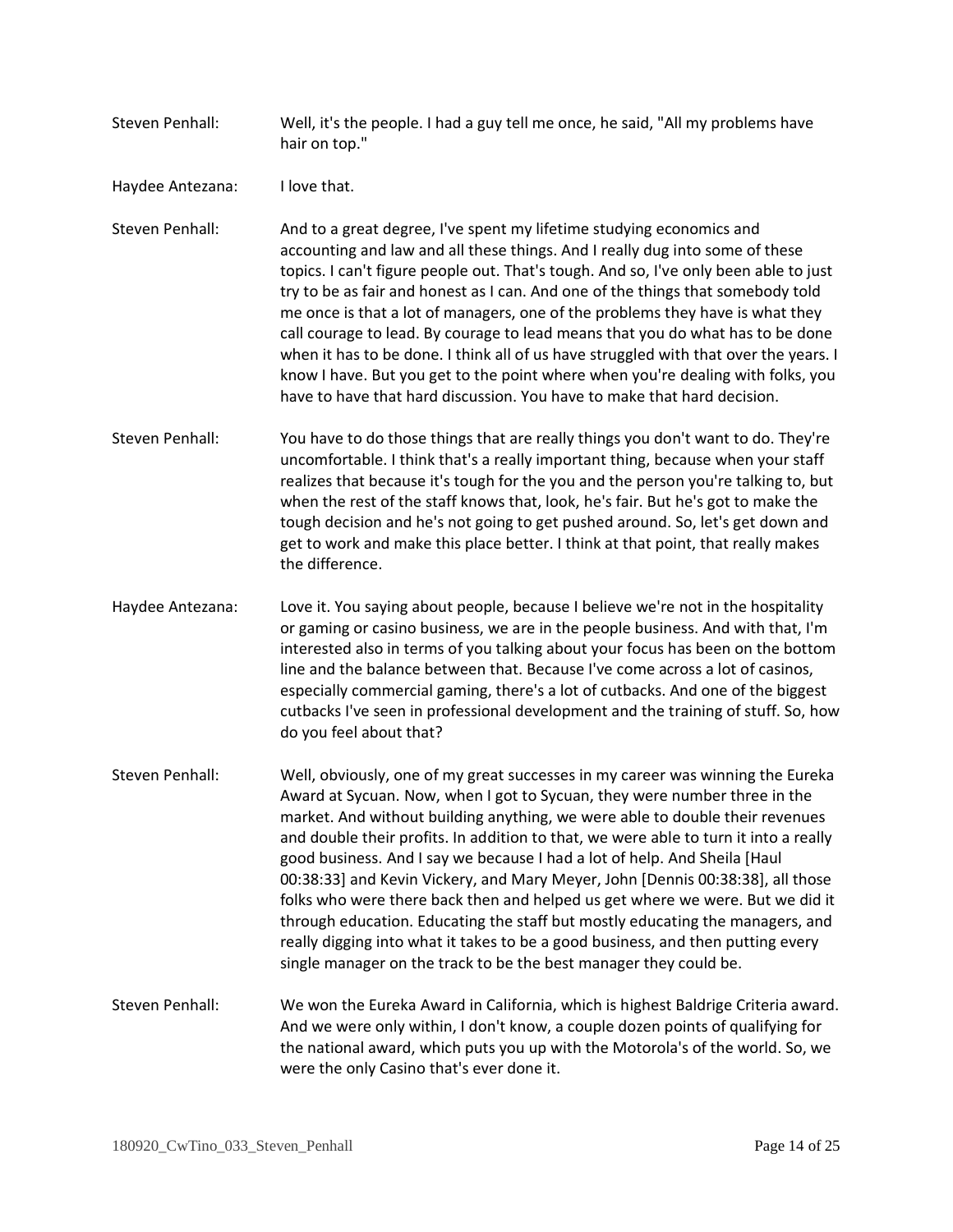| Haydee Antezana: | Oh, that fantastic.                                                                                                                                                                                                                                                                                                                                                                                                                                                                                                                                                                                                                                                                                                                                                                                                                                            |
|------------------|----------------------------------------------------------------------------------------------------------------------------------------------------------------------------------------------------------------------------------------------------------------------------------------------------------------------------------------------------------------------------------------------------------------------------------------------------------------------------------------------------------------------------------------------------------------------------------------------------------------------------------------------------------------------------------------------------------------------------------------------------------------------------------------------------------------------------------------------------------------|
| Steven Penhall:  | So, I really believe in that. I believe in it. But one of the problems you have<br>Tribal gaming tends to be your lifespan there who are the property tends to be<br>relatively short, and so you don't have time to get these things rolling. I think<br>they miss out a lot. This is going to be my second year of Black Mesa, and one of<br>the things I told him was, this budget year, this coming budget year, we've got<br>to look at employee recognition and look at employee education and training.<br>So, we wrote a new employee manual and we put in an education<br>reimbursement program. We really couldn't afford it at the time we put it in.<br>We can now, but couldn't then. But it just tells the employees that this is<br>important to us and we want you to be a part of it. Now starting to get people<br>responding and come back. |
| Steven Penhall:  | One of the most important things in my life was my education, my continuing<br>education. But in my kids' lives, when I had to make that a priority and get this<br>to school without any debt was my number, not my number one, but one of my<br>number one goals in life.                                                                                                                                                                                                                                                                                                                                                                                                                                                                                                                                                                                    |
| Haydee Antezana: | Absolutely. And I saw that you got an MBA as well. So, that's really interesting.<br>Tino, one last question, because I find Steve amazing, I could hear him all day.                                                                                                                                                                                                                                                                                                                                                                                                                                                                                                                                                                                                                                                                                          |
| Tino Magnatta:   | Sure.                                                                                                                                                                                                                                                                                                                                                                                                                                                                                                                                                                                                                                                                                                                                                                                                                                                          |
| Haydee Antezana: | As you know, Steve, I wrote the book, Packaged for Success, and I always love to<br>know from people like you, and you did mention one of the keys to your success<br>was hiring great people. But aside from that, your personal success, what would<br>you say one of the main keys were for you? How you package yourself for<br>success.                                                                                                                                                                                                                                                                                                                                                                                                                                                                                                                   |
| Steven Penhall:  | Oh, in terms of packaging, I don't package well. I loved your book. I loved your<br>book.                                                                                                                                                                                                                                                                                                                                                                                                                                                                                                                                                                                                                                                                                                                                                                      |
| Haydee Antezana: | Thank you.                                                                                                                                                                                                                                                                                                                                                                                                                                                                                                                                                                                                                                                                                                                                                                                                                                                     |
| Steven Penhall:  | One of the things about it is, I will tell you just to digress a little, I love the part<br>about business etiquette and about the things that you need to do to fit in.<br>Because having worked, I mean, having dealt with folks at every level from<br>billionaires to whatever, I know that there's a certain etiquette that is for<br>everybody, and you have to treat everybody well. And that may be one of the<br>things that I do oka is I try to treat everybody well. I know as a police officer,<br>one of the things that people liked about dealing with me was I really tried to be<br>honest and fair, and truly fair, not faking it. And so, that was part of my success<br>there.                                                                                                                                                            |
| Haydee Antezana: | Love it.                                                                                                                                                                                                                                                                                                                                                                                                                                                                                                                                                                                                                                                                                                                                                                                                                                                       |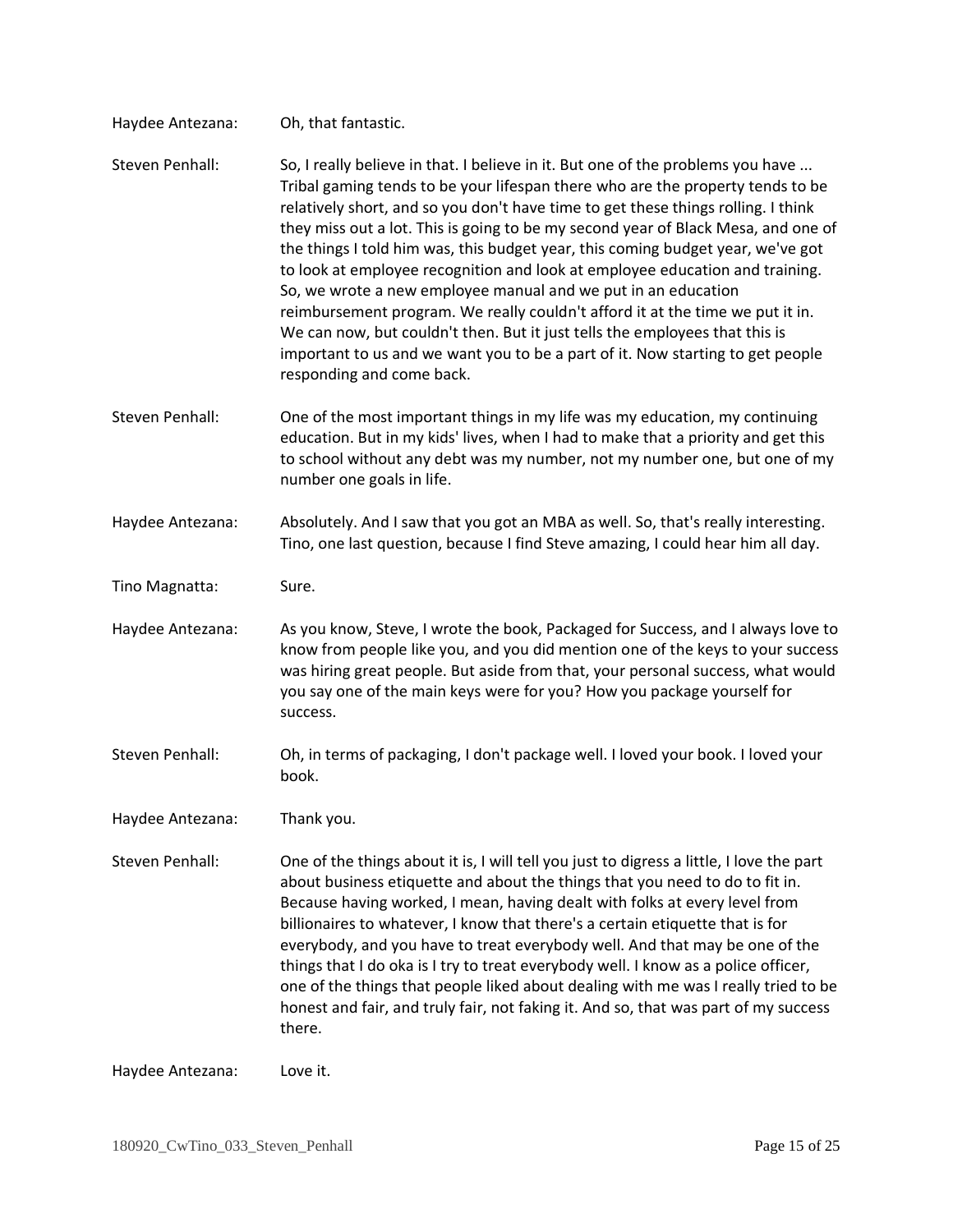| Steven Penhall:  | I think at the casinos, the fact is, is I show up every day and I'm there every day<br>to work for their bottom line and to make them proud. Here's the thing. At<br>some point, casinos are going to become a commodity. There's going to be one<br>in every in every city, in every county, whatever. But they're going to be like<br>bowling alleys. When that happens, the competitive prices are going to be very<br>great, your bottom lines are going to shrink, you're going to have to be a much<br>better operator. And if you're not, you won't survive.                                           |
|------------------|---------------------------------------------------------------------------------------------------------------------------------------------------------------------------------------------------------------------------------------------------------------------------------------------------------------------------------------------------------------------------------------------------------------------------------------------------------------------------------------------------------------------------------------------------------------------------------------------------------------|
| Steven Penhall:  | Well, a lot of these tribes really need to keep these businesses running to<br>maintain essential services. And that's always been one of my things, is that let's<br>try to set this business up. No matter what happens, they put MGM comes<br>across the free form me. You can keep this place open and you can provide<br>those essential services to your folks without a whole lot of pain, and that's a<br>difficult thing to sell. So, when everybody wants to build a new entertainment<br>venue, or they want to build a new Steakhouse, or they want to build a sushi<br>point, or whatever. Yeah. |
| Tino Magnatta:   | Yeah.                                                                                                                                                                                                                                                                                                                                                                                                                                                                                                                                                                                                         |
| Haydee Antezana: | Thank you, Steve. Thank you so much. And I love your authenticity. Thank you<br>for all of that. And thank you, Tino.                                                                                                                                                                                                                                                                                                                                                                                                                                                                                         |
| Tino Magnatta:   | Thank you, Haydee.                                                                                                                                                                                                                                                                                                                                                                                                                                                                                                                                                                                            |
| Steven Penhall:  | Thank you. I enjoyed your book very much. Thank you.                                                                                                                                                                                                                                                                                                                                                                                                                                                                                                                                                          |
| Tino Magnatta:   | Appreciate it.                                                                                                                                                                                                                                                                                                                                                                                                                                                                                                                                                                                                |
| Haydee Antezana: | Awesome.                                                                                                                                                                                                                                                                                                                                                                                                                                                                                                                                                                                                      |
| Tino Magnatta:   | Have a good night.                                                                                                                                                                                                                                                                                                                                                                                                                                                                                                                                                                                            |
| Haydee Antezana: | You too.                                                                                                                                                                                                                                                                                                                                                                                                                                                                                                                                                                                                      |
| Tino Magnatta:   | Bye bye.                                                                                                                                                                                                                                                                                                                                                                                                                                                                                                                                                                                                      |
| Haydee Antezana: | Bye bye.                                                                                                                                                                                                                                                                                                                                                                                                                                                                                                                                                                                                      |
| Tino Magnatta:   | Great questions.                                                                                                                                                                                                                                                                                                                                                                                                                                                                                                                                                                                              |
| Steven Penhall:  | Yeah.                                                                                                                                                                                                                                                                                                                                                                                                                                                                                                                                                                                                         |
| Tino Magnatta:   | All right. Let's see what we got here.                                                                                                                                                                                                                                                                                                                                                                                                                                                                                                                                                                        |
| Steven Penhall:  | I don't know if I answered it, but                                                                                                                                                                                                                                                                                                                                                                                                                                                                                                                                                                            |
| Tino Magnatta:   | Oh, you did. Yes.                                                                                                                                                                                                                                                                                                                                                                                                                                                                                                                                                                                             |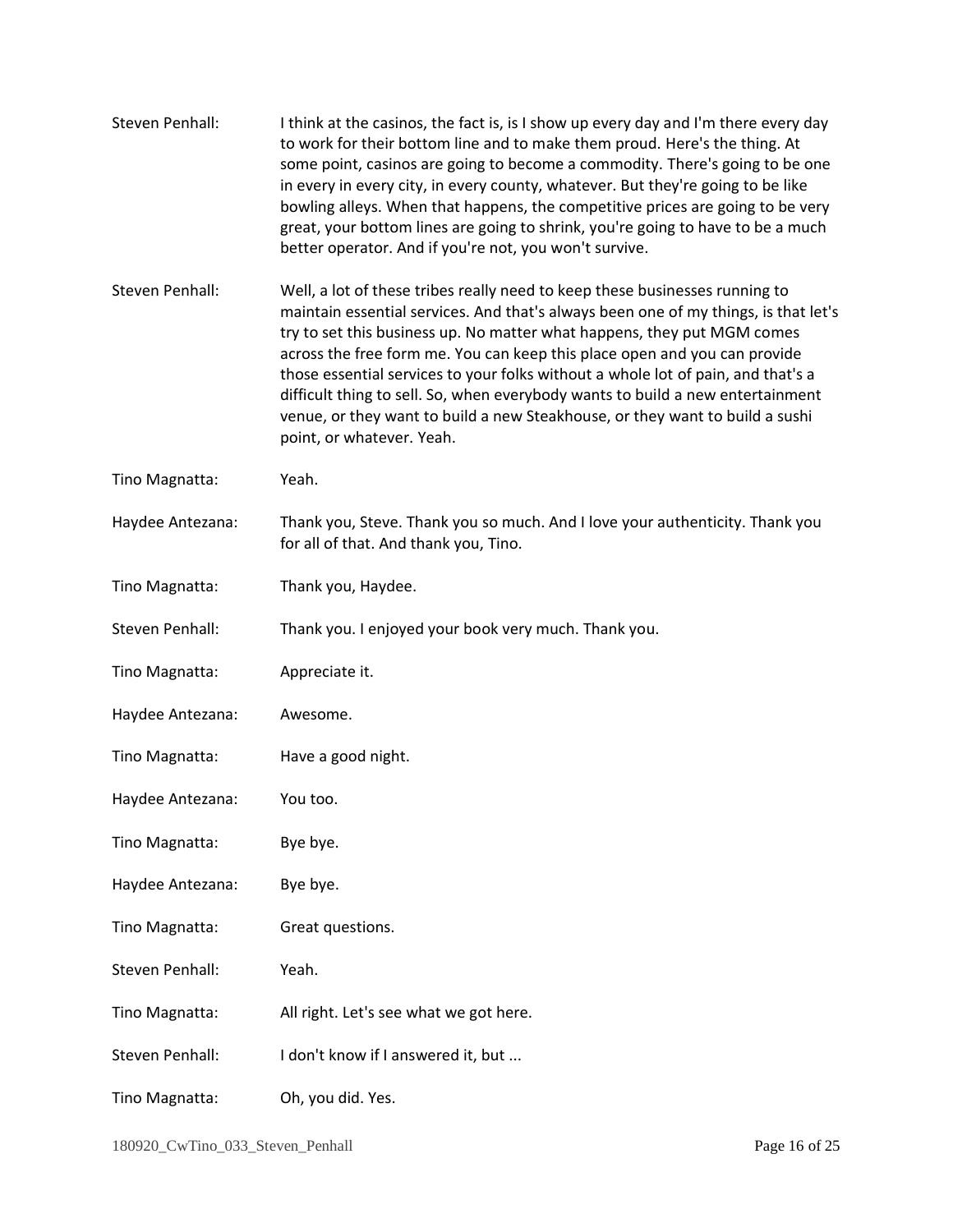| Tino Magnatta:  | Hello, this is Tino Magnatta, I have Steve Penhall. Do you have a question for<br>him?                                                                                                                                                                                                                                                                                                                                                                                                                                                                                                                                                                                                                                                                                               |
|-----------------|--------------------------------------------------------------------------------------------------------------------------------------------------------------------------------------------------------------------------------------------------------------------------------------------------------------------------------------------------------------------------------------------------------------------------------------------------------------------------------------------------------------------------------------------------------------------------------------------------------------------------------------------------------------------------------------------------------------------------------------------------------------------------------------|
| Crystal:        | Hey there, Tino. This is [Crystal 00:43:29], from Detroit.                                                                                                                                                                                                                                                                                                                                                                                                                                                                                                                                                                                                                                                                                                                           |
| Tino Magnatta:  | Hey Crystal, how are you?                                                                                                                                                                                                                                                                                                                                                                                                                                                                                                                                                                                                                                                                                                                                                            |
| Crystal:        | I'm good. How are you?                                                                                                                                                                                                                                                                                                                                                                                                                                                                                                                                                                                                                                                                                                                                                               |
| Tino Magnatta:  | Good. Good.                                                                                                                                                                                                                                                                                                                                                                                                                                                                                                                                                                                                                                                                                                                                                                          |
| Crystal:        | I just wanted to say thank you for offering this opportunity. Steve, it's been<br>great to listen to you so far in the show. We're big fans. I'm from an agency, so I<br>offer a little different question and a different perspective. Steve, thank you for<br>taking my call. I have a question for you as it relates to the challenges coming up<br>in gaming over the next few years. So, it's kind of a double question. But then<br>how you see agencies participating in your success and what you expect out of<br>your agency?                                                                                                                                                                                                                                              |
| Steven Penhall: | Okay. Which kind of agency, marketing?                                                                                                                                                                                                                                                                                                                                                                                                                                                                                                                                                                                                                                                                                                                                               |
| Crystal:        | We sure are.                                                                                                                                                                                                                                                                                                                                                                                                                                                                                                                                                                                                                                                                                                                                                                         |
| Steven Penhall: | Pardon me?                                                                                                                                                                                                                                                                                                                                                                                                                                                                                                                                                                                                                                                                                                                                                                           |
| Crystal:        | We sure are. Marketing and advertising agency. Yep.                                                                                                                                                                                                                                                                                                                                                                                                                                                                                                                                                                                                                                                                                                                                  |
| Steven Penhall: | Okay. Okay, good. Yeah. No, the challenges coming up, the competitive<br>pressures, again, are going to get very great because we are already seeing that<br>in the East Coast. And we're seeing legislators talk about the expansion of<br>gaming, the expansion of sports gaming. And so, there's going to be a lot of<br>pressure, a lot of competition for that gaming dollar. And again, I think it's trying<br>to be efficient, trying to do the best job you can. As far as agencies go, one of<br>the things about the casino where I'm at, for instance, is it's very small, and we<br>can't afford what it costs to hire an agency to do that. So, we have to use our<br>own devices and be inventive and creative, and try to get things as inexpensively<br>as possible. |
| Steven Penhall: | I think if agencies want that kind of business, they need to adapt, too. I've had<br>to eliminate two or three agencies that wouldn't  They said, "Well, you get<br>what you pay for. So, we're going to charge you this." And I said, "Well, sorry,<br>but I can hire somebody locally, and maybe not get quite that, but pay a lot<br>less." And so, that's kind of where my feeling was. Now, I've used great big<br>agencies, I've used them with great success, and I've got some great friends who<br>run agencies. But they have their place in gaming, and primarily, I think it's in<br>the larger facilities. One of the things that you would, I guess, would be able to<br>help out, I guess, is that, let's say, manager comes, a GM comes into a property              |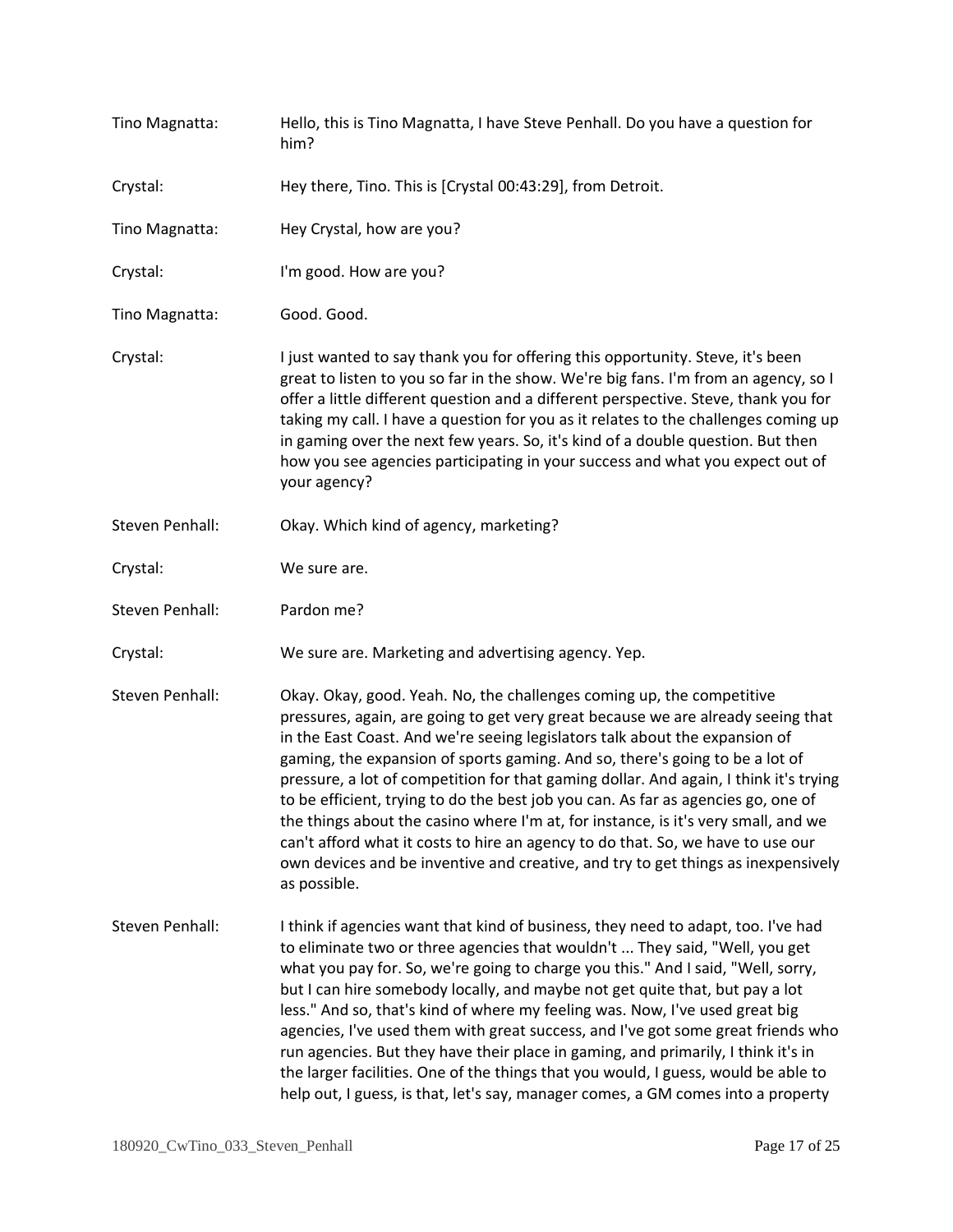|                 | and doesn't have a marketing guy, I didn't have a marketing guy when I got to<br>Black Mesa. I had to do it myself.                                                                                                                                                                                                                                                                                                                                                                                                                                                                                                                                                                                                                                                                                           |
|-----------------|---------------------------------------------------------------------------------------------------------------------------------------------------------------------------------------------------------------------------------------------------------------------------------------------------------------------------------------------------------------------------------------------------------------------------------------------------------------------------------------------------------------------------------------------------------------------------------------------------------------------------------------------------------------------------------------------------------------------------------------------------------------------------------------------------------------|
| Steven Penhall: | Somebody that had the ability to come in and help me, even in the short term,<br>would make a lot of points, because I had nobody to help me. I was just had to<br>do it. But I kind of reached out and tried to find some folks, but I didn't. There's<br>not much out there in terms of marketing agencies that can come in and say,<br>"Okay, yeah, we can help you get your mailers out. We can help you tier your<br>database. We can help you layout your mailers, do your posters, give you some<br>kind of theming on your billboards, things like that. I guess I hate to say it, but<br>not charged a whole lot of money. So, find ways to do that.                                                                                                                                                 |
| Tino Magnatta:  | Yeah.                                                                                                                                                                                                                                                                                                                                                                                                                                                                                                                                                                                                                                                                                                                                                                                                         |
| Crystal:        | But it looks like you have a[inaudible 00:47:02] partnerships, more partnership<br>than necessarily vendors, but you're looking for some partnership.                                                                                                                                                                                                                                                                                                                                                                                                                                                                                                                                                                                                                                                         |
| Steven Penhall: | Absolutely. Partnerships are great. I love partnership. Yeah.                                                                                                                                                                                                                                                                                                                                                                                                                                                                                                                                                                                                                                                                                                                                                 |
| Crystal:        | Awesome. I have another question for you. Who is your mentor, and how would<br>you describe your success through your mentorship?                                                                                                                                                                                                                                                                                                                                                                                                                                                                                                                                                                                                                                                                             |
| Steven Penhall: | Well, I got a number of folks who have helped me out along the way. And I've<br>been in a number of different, I guess, career lines. And some of the things I'm<br>not mentioned. I always had two or three jobs when I was in my 20s. So, I've<br>learned a lot from different fields. I was in the construction business for a while,<br>things like that, along with other jobs. And meanwhile, I had other jobs while I<br>was running restaurants, actually. But it wasn't until I got really to Cortez, where<br>I developed relationships with folks, that friend of Mike Shetler, the district<br>attorney George [Bach 00:47:56]. George Bach was huge for me. He changed my<br>life. Because he had a way of looking at things that was pretty no nonsense, but<br>I hadn't                        |
| Steven Penhall: | He was very strict about it, and I really enjoyed that. So, George Bach, Frank<br>[Vizcarra 00:48:17], and Jean Greaves. Jean Greaves who wrote The Emotional<br>Intelligence Quick Book. She worked with [Mia Saquon 00:48:25] for quite a<br>while. She's still a good friend and someone I can reach out to when things are<br>not going well. But Frank was former president of Worldwide McDonald's, and<br>boy, he beat me up. But I learned a lot from him. And then of course you learn,<br>Gemma Noah, [El Pachanga 00:48:45] was great. But I learn also from all the<br>people I work with. I learned more from Steve Nielly than I ever taught him, and<br>same with Sheila Haul, or same as [00:48:58], or all these folks. I learned so<br>much from them. So, you try and take it all. Anyway. |
| Crystal:        | All right. Well I appreciate your candid responses and thank you.                                                                                                                                                                                                                                                                                                                                                                                                                                                                                                                                                                                                                                                                                                                                             |
| Tino Magnatta:  | Great. Thank you so much. Great questions.                                                                                                                                                                                                                                                                                                                                                                                                                                                                                                                                                                                                                                                                                                                                                                    |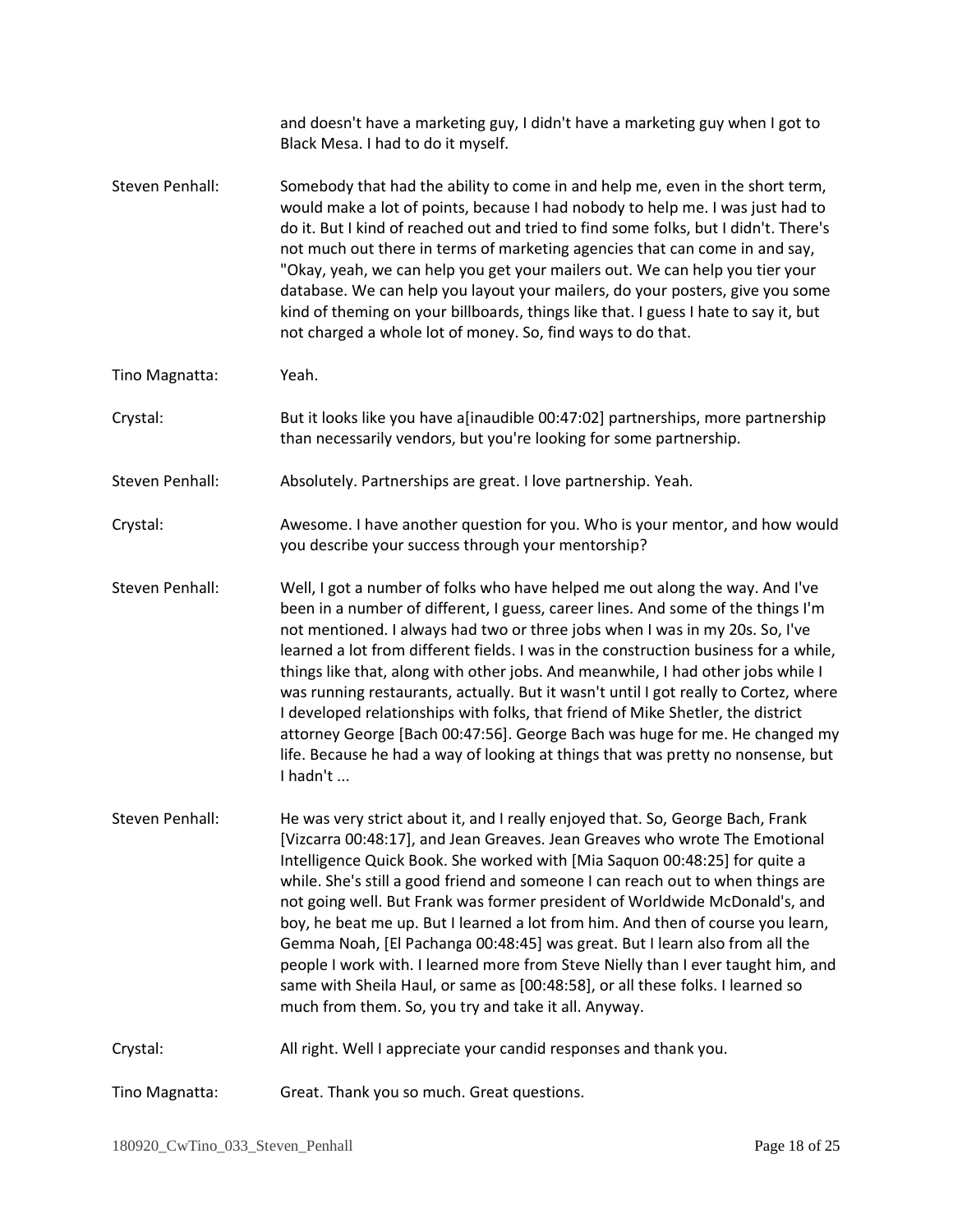| Crystal:        | Thank you very much. I appreciate you time tonight.                                                                                                                                                                                                                                                                                                                                                                                                                       |
|-----------------|---------------------------------------------------------------------------------------------------------------------------------------------------------------------------------------------------------------------------------------------------------------------------------------------------------------------------------------------------------------------------------------------------------------------------------------------------------------------------|
| Tino Magnatta:  | Thank you.                                                                                                                                                                                                                                                                                                                                                                                                                                                                |
| Steven Penhall: | Thank you.                                                                                                                                                                                                                                                                                                                                                                                                                                                                |
| Tino Magnatta:  | Have a good night. Thank you.                                                                                                                                                                                                                                                                                                                                                                                                                                             |
| Crystal:        | You too. Bye.                                                                                                                                                                                                                                                                                                                                                                                                                                                             |
| Tino Magnatta:  | Great stuff.                                                                                                                                                                                                                                                                                                                                                                                                                                                              |
| Tino Magnatta:  | Let's go to the next one.                                                                                                                                                                                                                                                                                                                                                                                                                                                 |
| Vince Manfredi: | Hi, it's Vince Manfredi. How are you doing?                                                                                                                                                                                                                                                                                                                                                                                                                               |
| Tino Magnatta:  | Say that again? [crosstalk 00:49:38]. Yeah, we can here you're Manfredi calling<br>in. Vince, how are you?                                                                                                                                                                                                                                                                                                                                                                |
| Vince Manfredi: | I'm hanging in there. How about you?                                                                                                                                                                                                                                                                                                                                                                                                                                      |
| Tino Magnatta:  | Good. Good. Good. Did you have a question for Steve?                                                                                                                                                                                                                                                                                                                                                                                                                      |
| Vince Manfredi: | Hello?                                                                                                                                                                                                                                                                                                                                                                                                                                                                    |
| Tino Magnatta:  | Vince, are you there?                                                                                                                                                                                                                                                                                                                                                                                                                                                     |
| Vince Manfredi: | Yes.                                                                                                                                                                                                                                                                                                                                                                                                                                                                      |
| Tino Magnatta:  | Okay, yeah, we lost you there for a sec. Yeah, go ahead. Say that again.                                                                                                                                                                                                                                                                                                                                                                                                  |
| Vince Manfredi: | I hope you can hear me now. Steve, it's been really a pleasure listening to you<br>talk. You had me when you started talking about your restaurant experience. I<br>grew up in a restaurant and I think it prepares you for a lot of things in life.<br>There's just something going on, there's so many components. And in my case,<br>it wasn't optional, it was a family thing. So, we were working at a very young<br>age.                                            |
| Steven Penhall: | My kids did too. Both my son and my daughter had to work in there. So, yeah, I<br>know exactly what you're talking about.                                                                                                                                                                                                                                                                                                                                                 |
| Vince Manfredi: | I was going to ask you if you've ever walked into dysfunctional organizations and<br>how you fix those. But then when you spoke about the ways that you put your<br>groups together and the questions that you asked, it sounds like you're a very<br>empowered and forward thinking manager. I'm just wondering why you don't<br>think that can scale to a larger organization? I think you said earlier that you<br>prefer to be in smaller groups maybe 250 employees. |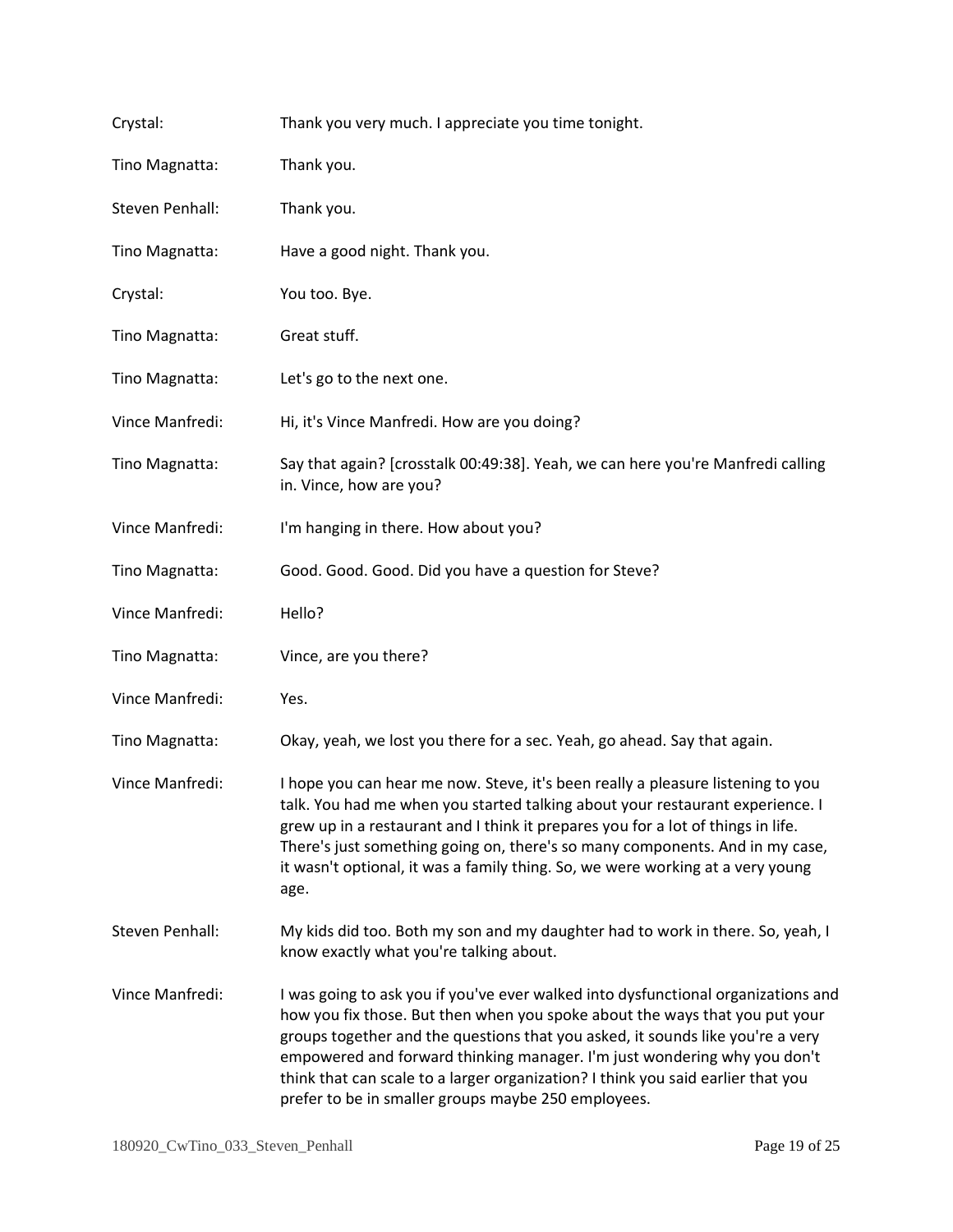Steven Penhall: Well, I think I can do a lot of good for some of these, like the place I'm at now, I think I can do a lot of good for these folks. I can put them on a long term path to success, that will allow them to be successful for a while. And a lot of times, you go to these bigger properties ... I wouldn't object to going back to a bigger property, I was GM at the fourth biggest property in the country. [crosstalk 00:51:38]. Yeah. Well, at that time it was the fourth. Not anymore, but-

Tino Magnatta: I think it's number one, isn't it? Or close?

- Steven Penhall: I don't know. But anyway, yeah, there's so much politics involved, there's so much ... and tend to have fairly large structures over the property that things you want to do, you really can't do. And I'm not at a point in my life I guess right now where I want to ... I don't know. I'm just getting old, crotchety. I don't want to have somebody tell me that-
- Tino Magnatta: Yeah. You want to deal with it.
- Steven Penhall: ... what to do with it when I'm going to look them in the eye, and tell them, "No, if you want to make money, this is what you do." And they're going to tell me no.
- Steven Penhall: I got to give you an example. I've been to interviews for these big properties. And you go in there, and one guy, I get to the point about halfway through most of these interviews where I go, "I do not want to work for these people. There's 20 people around this table, and every one of them is going to think through my boss." And so, I'll blow the interview. They'll ask me a question and I'll go, "No, I don't know." Or I'll say one of them, they asked me the same question then they were clearly written by somebody for them. But they asked me the same question six times in a row. And I said, "Look, you've asked me the same question five times. If he asked me the same question again, I'm going to tell you the same answer. So, just don't ask those questions, please." Well, I knew I blew the interview at that point. But you know if you're going to go to work for those folks, what it's going to be like-
- Tino Magnatta: That's a good way to do it.

Steven Penhall: Yeah. I'm not politically correct enough to put up with that. I was a cop, I had to bounce in the bar. And I'm this little skinny guy. I'm not tough, but you got to do what you got to do. But I'm not going to put up with that. I've made people a lot of money over the years. Lots and lots of money, and I'm kind of done with that.

Vince Manfredi: No, I understand what you're saying. I've worked with small organizations and larger ones. And I think one of the things about a small organization is the group gets together, they decide to make a change, and you make the change and you can move. And in a bigger organization, there's just so many components and so many people that need to sign off, consumer programs get diluted even before they start. So, I agree with what you're saying.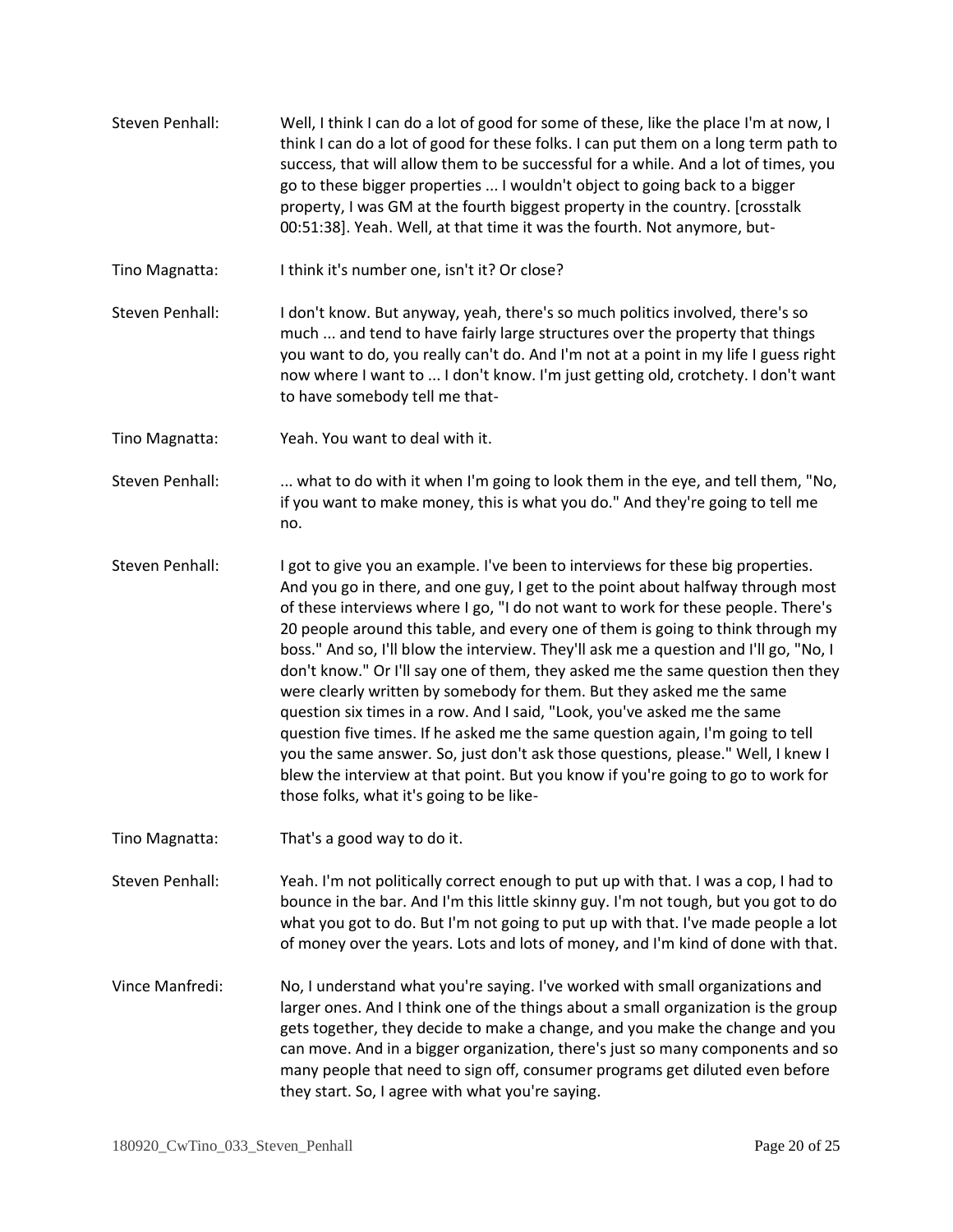|                 | especially when it comes to the slot floor, and balancing that against customer<br>service and customer satisfaction, how does it hold percentage factor for you in<br>that dilemma?                                                                                                                                                                                                                                                                                                                                                                                                                                                                                                                                                                                                                                                                                                                             |
|-----------------|------------------------------------------------------------------------------------------------------------------------------------------------------------------------------------------------------------------------------------------------------------------------------------------------------------------------------------------------------------------------------------------------------------------------------------------------------------------------------------------------------------------------------------------------------------------------------------------------------------------------------------------------------------------------------------------------------------------------------------------------------------------------------------------------------------------------------------------------------------------------------------------------------------------|
| Steven Penhall: | That's a good question, because I've been in three markets. I actually worked in<br>Vegas too, but not as an operator. But Oklahoma, New Mexico, and California<br>are totally different markets. So, you have to take each individual market, in<br>fact, each individual location, and to try to determine how to balance your hold<br>with your free play, because your free play is going to decrease your hold. So,<br>you have to have a target hold that true target hold, and it has to it has to be<br>palatable to the market. The market has to be able to stand it.                                                                                                                                                                                                                                                                                                                                  |
| Steven Penhall: | New Mexico is one most competitive markets, the Albuquerque area, in the<br>country. These people give away a ton of free play. Unbelievable amounts. So,<br>trying to dial that back and and then balance it with a hole that is good for<br>them, but they're not going to realize that, they'll feel it over time. But initially,<br>you're going to take a hit. So, it's a tough balancing act in every market. The<br>thing is, and it goes back to the bottom line, is how much money you need to<br>make to keep the place operating and give to the tribe what they need to<br>sustain themselves. I think hold in a certain range is not something that a<br>customer knows in the short term. But over the long term, they'll know it. So, I<br>tend to try to find that hold that fits with the right free play mix that you're<br>going to give that gets you the bottom line. [crosstalk 00:55:57]. |
| Steven Penhall: | Now, when you go to Oklahoma, you can't do that. Because all your games are<br>going to be somewhere between one and 4% holds, and you're just going to<br>struggle to make a bottom line.                                                                                                                                                                                                                                                                                                                                                                                                                                                                                                                                                                                                                                                                                                                       |
| Tino Magnatta:  | Right. I think that's interesting. [crosstalk 00:56:12].                                                                                                                                                                                                                                                                                                                                                                                                                                                                                                                                                                                                                                                                                                                                                                                                                                                         |
| Vince Manfredi: | I appreciate all your answers, I've enjoyed listening to you talk. I wish you<br>continued success in all of [inaudible 00:56:15] get old. I've enjoyed this very<br>much. Good luck to you.                                                                                                                                                                                                                                                                                                                                                                                                                                                                                                                                                                                                                                                                                                                     |
| Steven Penhall: | Thank you so much.                                                                                                                                                                                                                                                                                                                                                                                                                                                                                                                                                                                                                                                                                                                                                                                                                                                                                               |
| Tino Magnatta:  | Thank you.                                                                                                                                                                                                                                                                                                                                                                                                                                                                                                                                                                                                                                                                                                                                                                                                                                                                                                       |
| Steven Penhall: | Thank you.                                                                                                                                                                                                                                                                                                                                                                                                                                                                                                                                                                                                                                                                                                                                                                                                                                                                                                       |
| Vince Manfredi: | Bye, guys.                                                                                                                                                                                                                                                                                                                                                                                                                                                                                                                                                                                                                                                                                                                                                                                                                                                                                                       |
| Tino Magnatta:  | Yeah. Have a good night. Goodbye. And good questions. All right. Let's see what<br>you got here.                                                                                                                                                                                                                                                                                                                                                                                                                                                                                                                                                                                                                                                                                                                                                                                                                 |
| Steven Penhall: | Yeah. That replay, it's a tough one.                                                                                                                                                                                                                                                                                                                                                                                                                                                                                                                                                                                                                                                                                                                                                                                                                                                                             |

Vince Manfredi: Now I got a tactical question for you that's sort of talking about balance,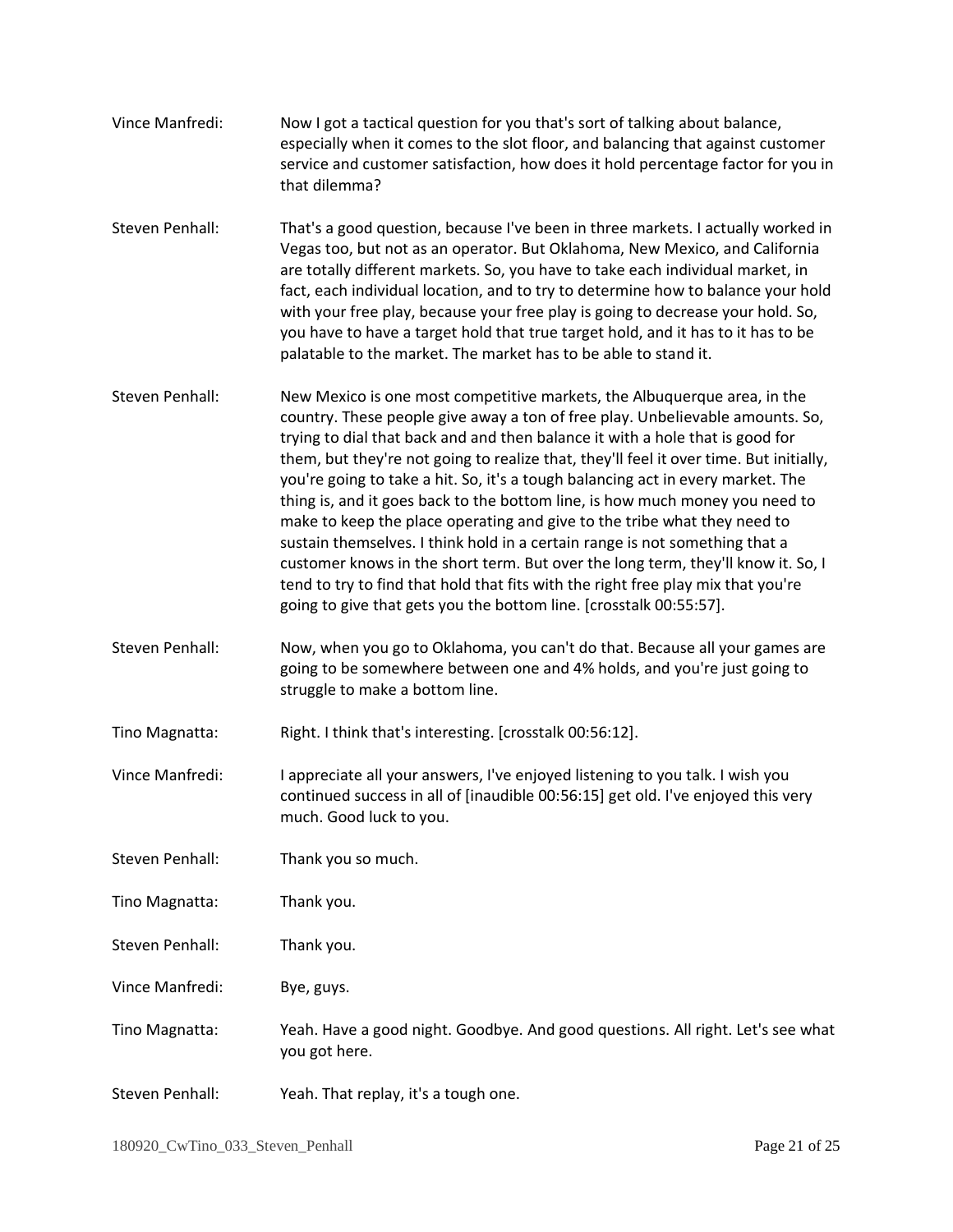Tino Magnatta: Oh, this Tino Magnatta., we have Steve Penhall, do have a question for him? Yeah, we can hear you. Kyle Houston: This is [Kyle 00:56:44] Houston. And Steve, I just want to say hello, first of all. But I got kind of an off the wall question to put on the table here, and it's about tribal addendums today from the entertainment standpoint, have you run into that very much in your travels? Steven Penhall: No, I'm not even sure what you're talking about. Kyle Houston: Well, what's happening today is tribal councils are riding up their own addendums to challenge-Steven Penhall: Oh, sure. Yes. Kyle Houston: Yeah. Steven Penhall: I think I actually think I started that. Kyle Houston: Well, nice going. Steven Penhall: That's the idea. Yeah. Sorry about that, Kyle. Kyle Houston: That's one that's really a trouble in itself. And so, since numerous properties are doing this across the board now, and what they're trying to do is change the entertainment business, the whole process, and it's been a real challenge out there. And so, I was just wondering what you thought about that. Steven Penhall: Well, I got to tell you, working with you and Billy was one of the best things I've ever done. I talk about hiring quality people, and you guys are quality people. You did a great job for me. And then for a guy like me that didn't really know what I was doing. You came in and you helped me, you taught me, you put together a great program. I think [Sandiya 00:58:03], the amphitheater there of third year was up for country music venue of the year for the whole country. So, you guys did a great job. And I never interfered with the actual booking part in my addendums. My addendums we're about what the group's ask for in terms of the liquor and the red m&ms and all the other stuff that they wanted, the Alice Cooper's tube socks, which I didn't mind actually. I went out and got them anyway. Steven Penhall: I don't know. I really couldn't comment on how they're trying to get into your actually booking process. I know I've seen some things that weren't quite square being done by some folks, but certainly not you or Billy or your folks, or there's a lot of really good folks out there. I can't imagine why you'd want to mess with it too much.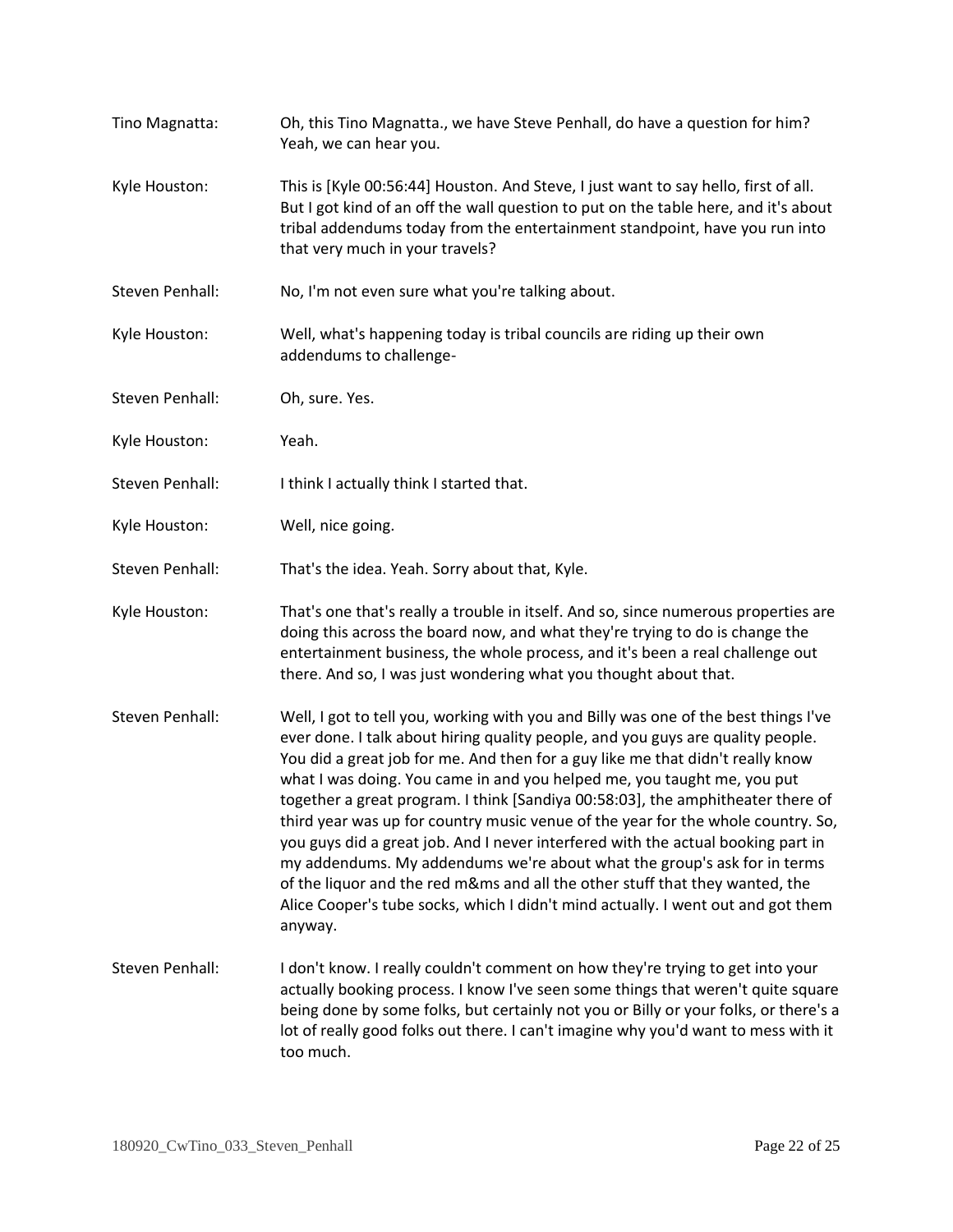| Kyle Houston:    | Well, you know what it is, is it's a process in its new tribal attorneys coming in<br>that don't understand the entertainment law portion of law. And so, I've had a<br>couple of incidences where tribal councils have tried to rewrite a William Morris<br>contract. So, you can see that [crosstalk 00:59:25], oh, my God, it's one of those<br>things that is it used to be a lot of fun doing this business, but now it's all back<br>and forth paperwork was scans and changes and what's going to work and<br>what's not going to work and finding a middle ground. And boy, it's like tribal<br>councils today are drawing lines in the sand and the agencies are going, "We're<br>not going to bend to that." So, it's like a rock and a hard place. It's a really<br>interesting time. |
|------------------|--------------------------------------------------------------------------------------------------------------------------------------------------------------------------------------------------------------------------------------------------------------------------------------------------------------------------------------------------------------------------------------------------------------------------------------------------------------------------------------------------------------------------------------------------------------------------------------------------------------------------------------------------------------------------------------------------------------------------------------------------------------------------------------------------|
| Tino Magnatta:   | Right. Yeah. It's an interesting dynamic.                                                                                                                                                                                                                                                                                                                                                                                                                                                                                                                                                                                                                                                                                                                                                        |
| Steven Penhall:  | Yeah. I'm not worried about that, and I certainly wouldn't be for it. But there are<br>certain there are certain things that they're going to want on the contract, their<br>jurisdictions and things like that, which I think most people have agreed to and I<br>think most people in the gaming industry have  that's all pretty common. But,<br>yeah. I'm not sure. I'd want to see, maybe you could ship me one of those.                                                                                                                                                                                                                                                                                                                                                                   |
| Kyle Houston:    | Yeah, I will, Well, next time I'm in Albuquerque, I'll ring you up ahead of time.                                                                                                                                                                                                                                                                                                                                                                                                                                                                                                                                                                                                                                                                                                                |
| Steven Penhall:  | Okay. Or, just give me a call of like at Black Mesa or send me an email or<br>something at my email address. I think you already have my personal phone and<br>stuff, so send it to me and I'll give you my two cents worth.                                                                                                                                                                                                                                                                                                                                                                                                                                                                                                                                                                     |
| Kyle Houston:    | I appreciate it. It's always good to hear in your voice out there, Steve. [crosstalk<br>01:00:44]                                                                                                                                                                                                                                                                                                                                                                                                                                                                                                                                                                                                                                                                                                |
| Tino Magnatta:   | Thanks so much, okay?                                                                                                                                                                                                                                                                                                                                                                                                                                                                                                                                                                                                                                                                                                                                                                            |
| Steven Penhall:  | You too, Kyle. Thanks, I'll see you in a couple of weeks.                                                                                                                                                                                                                                                                                                                                                                                                                                                                                                                                                                                                                                                                                                                                        |
| Tino Magnatta:   | Thanks Kyle, I appreciate it.                                                                                                                                                                                                                                                                                                                                                                                                                                                                                                                                                                                                                                                                                                                                                                    |
| Kyle Houston:    | Okay. See you guys later.                                                                                                                                                                                                                                                                                                                                                                                                                                                                                                                                                                                                                                                                                                                                                                        |
| Steven Penhall:  | See yah.                                                                                                                                                                                                                                                                                                                                                                                                                                                                                                                                                                                                                                                                                                                                                                                         |
| Tino Magnatta:   | Bye bye.                                                                                                                                                                                                                                                                                                                                                                                                                                                                                                                                                                                                                                                                                                                                                                                         |
| Haydee Antezana: | Bye bye.                                                                                                                                                                                                                                                                                                                                                                                                                                                                                                                                                                                                                                                                                                                                                                                         |
| Tino Magnatta:   | Wow, some great questions today, isn't it?                                                                                                                                                                                                                                                                                                                                                                                                                                                                                                                                                                                                                                                                                                                                                       |
| Steven Penhall:  | Yeah.                                                                                                                                                                                                                                                                                                                                                                                                                                                                                                                                                                                                                                                                                                                                                                                            |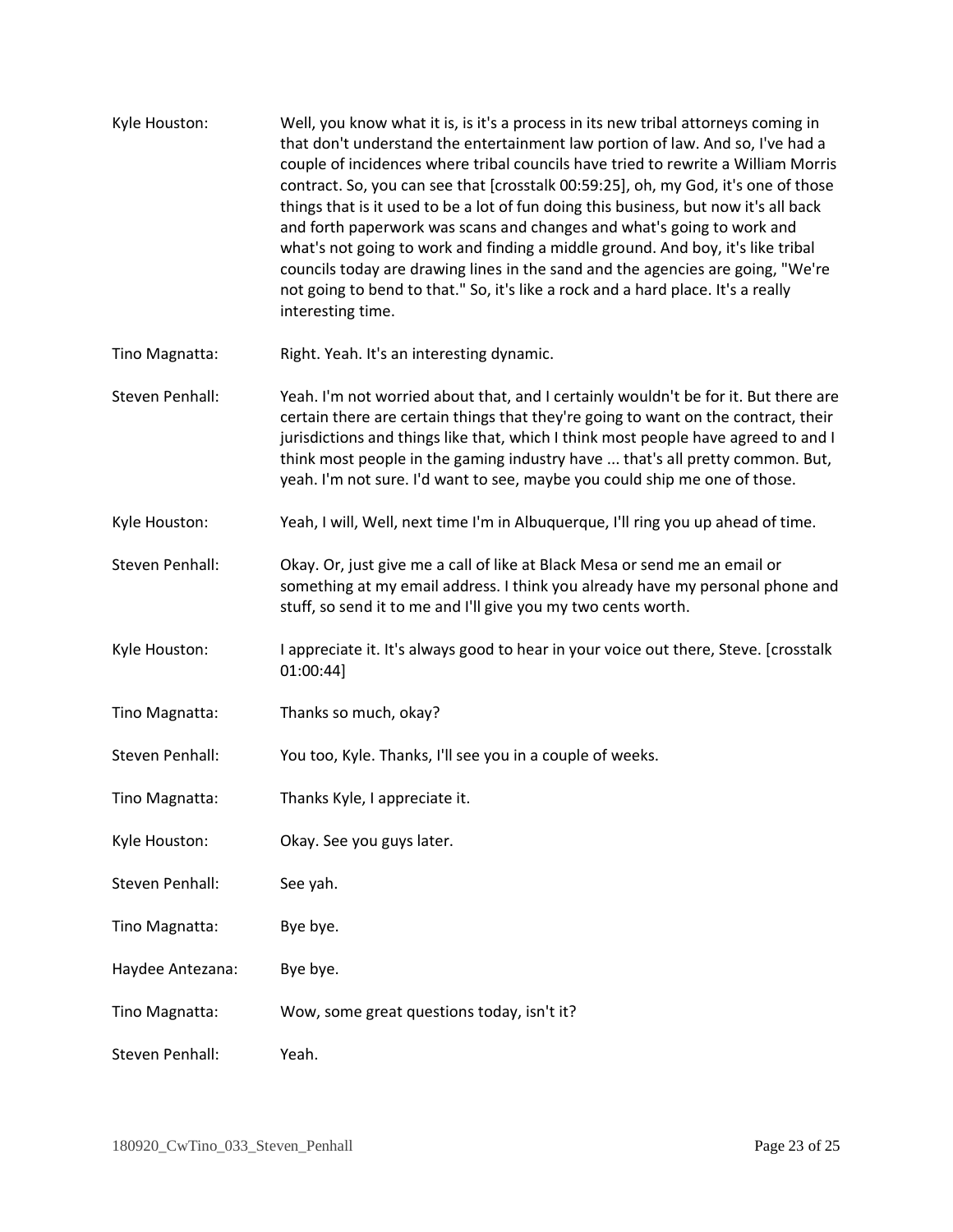| Tino Magnatta:       | Some really, really great questions. Yeah. There are a lot of great people that<br>call into the show, and I think we can take one more.                                                                                                                                                                                                                                                                                                                                                                                                                                                                                                                                                                                       |
|----------------------|--------------------------------------------------------------------------------------------------------------------------------------------------------------------------------------------------------------------------------------------------------------------------------------------------------------------------------------------------------------------------------------------------------------------------------------------------------------------------------------------------------------------------------------------------------------------------------------------------------------------------------------------------------------------------------------------------------------------------------|
| <b>Bobby Bryant:</b> | Hey, Steve.                                                                                                                                                                                                                                                                                                                                                                                                                                                                                                                                                                                                                                                                                                                    |
| Tino Magnatta:       | Hello, this is Tino Magnatta, I have Steve Penhall.                                                                                                                                                                                                                                                                                                                                                                                                                                                                                                                                                                                                                                                                            |
| <b>Bobby Bryant:</b> | Hey, guys. It's [Bobby Brian Bryant 01:01:12], calling from Las Vegas.                                                                                                                                                                                                                                                                                                                                                                                                                                                                                                                                                                                                                                                         |
| Tino Magnatta:       | Hey Bobby, how are you?                                                                                                                                                                                                                                                                                                                                                                                                                                                                                                                                                                                                                                                                                                        |
| <b>Bobby Bryant:</b> | I'm doing great. Really enjoying the program.                                                                                                                                                                                                                                                                                                                                                                                                                                                                                                                                                                                                                                                                                  |
| Tino Magnatta:       | Good.                                                                                                                                                                                                                                                                                                                                                                                                                                                                                                                                                                                                                                                                                                                          |
| <b>Bobby Bryant:</b> | First of all, I wanted to thank Steve for stopping Steve nearly crime waved.<br>Somebody had to scare that bustard straight or it could have gone really wrong.                                                                                                                                                                                                                                                                                                                                                                                                                                                                                                                                                                |
| Tino Magnatta:       | Yeah. Someone had to hunt him down.                                                                                                                                                                                                                                                                                                                                                                                                                                                                                                                                                                                                                                                                                            |
| Steven Penhall:      | Yeah.                                                                                                                                                                                                                                                                                                                                                                                                                                                                                                                                                                                                                                                                                                                          |
| Tino Magnatta:       | That's funny.                                                                                                                                                                                                                                                                                                                                                                                                                                                                                                                                                                                                                                                                                                                  |
| <b>Bobby Bryant:</b> | Hey, Steve, when you were much younger, you and Nielly and I worked on a<br>pretty grand scale promotion. But I was kind of curious through the years. Do<br>you have any nightmare stories about promotion, or things that you thought<br>were particularly clever or profitable?                                                                                                                                                                                                                                                                                                                                                                                                                                             |
| Steven Penhall:      | Yeah, I actually got one coming up in November December that I don't want to<br>talk about, which is too bad because it's a great one. But, yeah, I don't know.<br>Promotions are tough. The whole industry has moved more towards the direct<br>mail and away from the promotions and you still feel like you have to have the<br>promotions. But I agree. I think they've gotten less creative. Nielly did one way<br>back when, which was get away with the years' pay. And that at that time had<br>the magnitude of it the years' pay. That resonated with people. And boy, we just<br>killed it. And he used that three or four casinos, and I think he killed it every<br>time. And it didn't cost you that much money. |
| Steven Penhall:      | I don't know. I'm trying to think what else. Nielly is always good for creative<br>ideas.                                                                                                                                                                                                                                                                                                                                                                                                                                                                                                                                                                                                                                      |
| Tino Magnatta:       | Yeah, absolutely. [crosstalk 01:03:11].                                                                                                                                                                                                                                                                                                                                                                                                                                                                                                                                                                                                                                                                                        |
| <b>Bobby Bryant:</b> | Go ahead.                                                                                                                                                                                                                                                                                                                                                                                                                                                                                                                                                                                                                                                                                                                      |